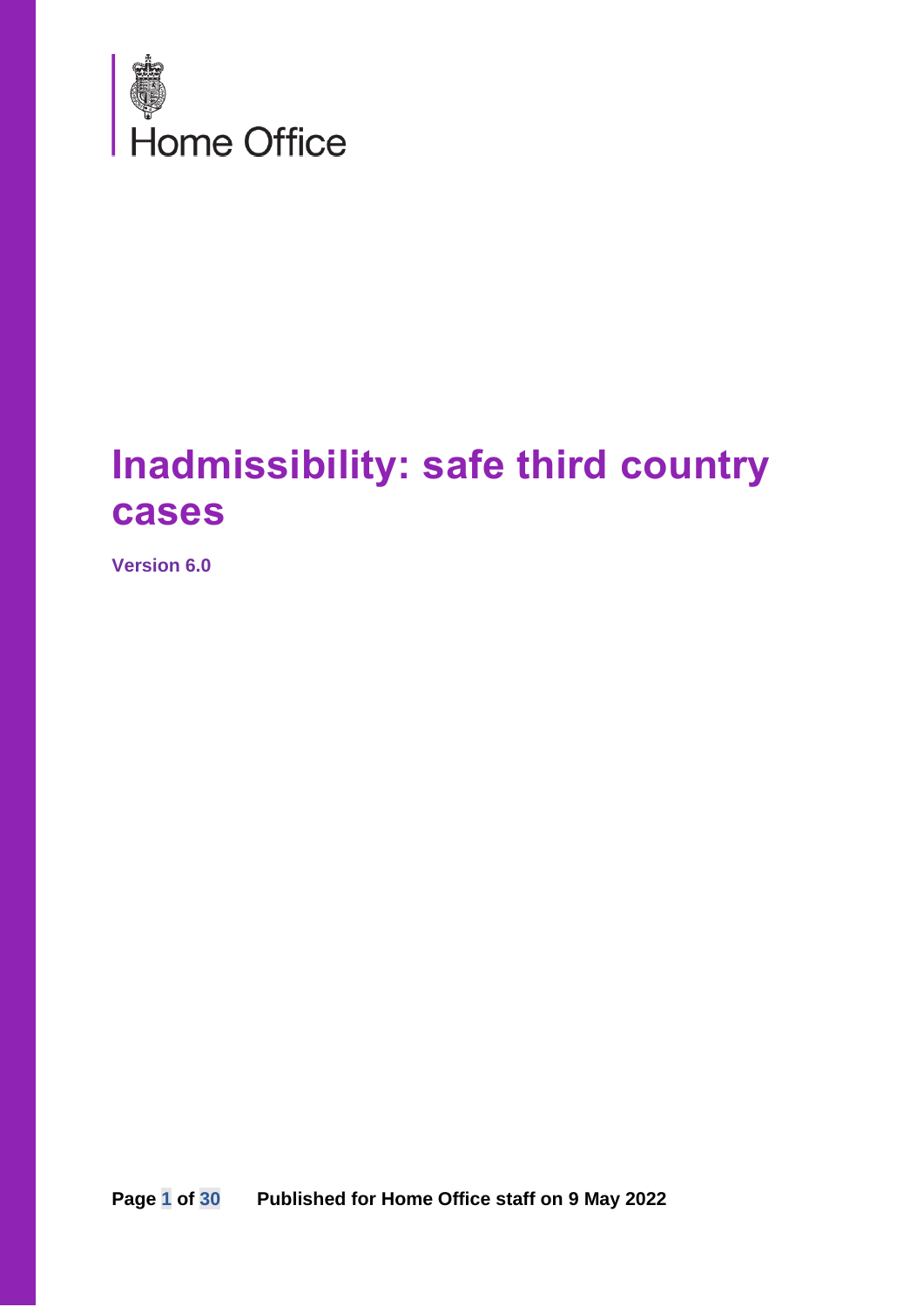# <span id="page-1-0"></span>**Contents**

| Application of this instruction in respect of children and those with children  8 |  |
|-----------------------------------------------------------------------------------|--|
|                                                                                   |  |
|                                                                                   |  |
|                                                                                   |  |
|                                                                                   |  |
|                                                                                   |  |
|                                                                                   |  |
|                                                                                   |  |
|                                                                                   |  |
|                                                                                   |  |
|                                                                                   |  |
|                                                                                   |  |
|                                                                                   |  |
|                                                                                   |  |
|                                                                                   |  |
|                                                                                   |  |
|                                                                                   |  |
|                                                                                   |  |
|                                                                                   |  |
|                                                                                   |  |
|                                                                                   |  |
|                                                                                   |  |
|                                                                                   |  |
|                                                                                   |  |
|                                                                                   |  |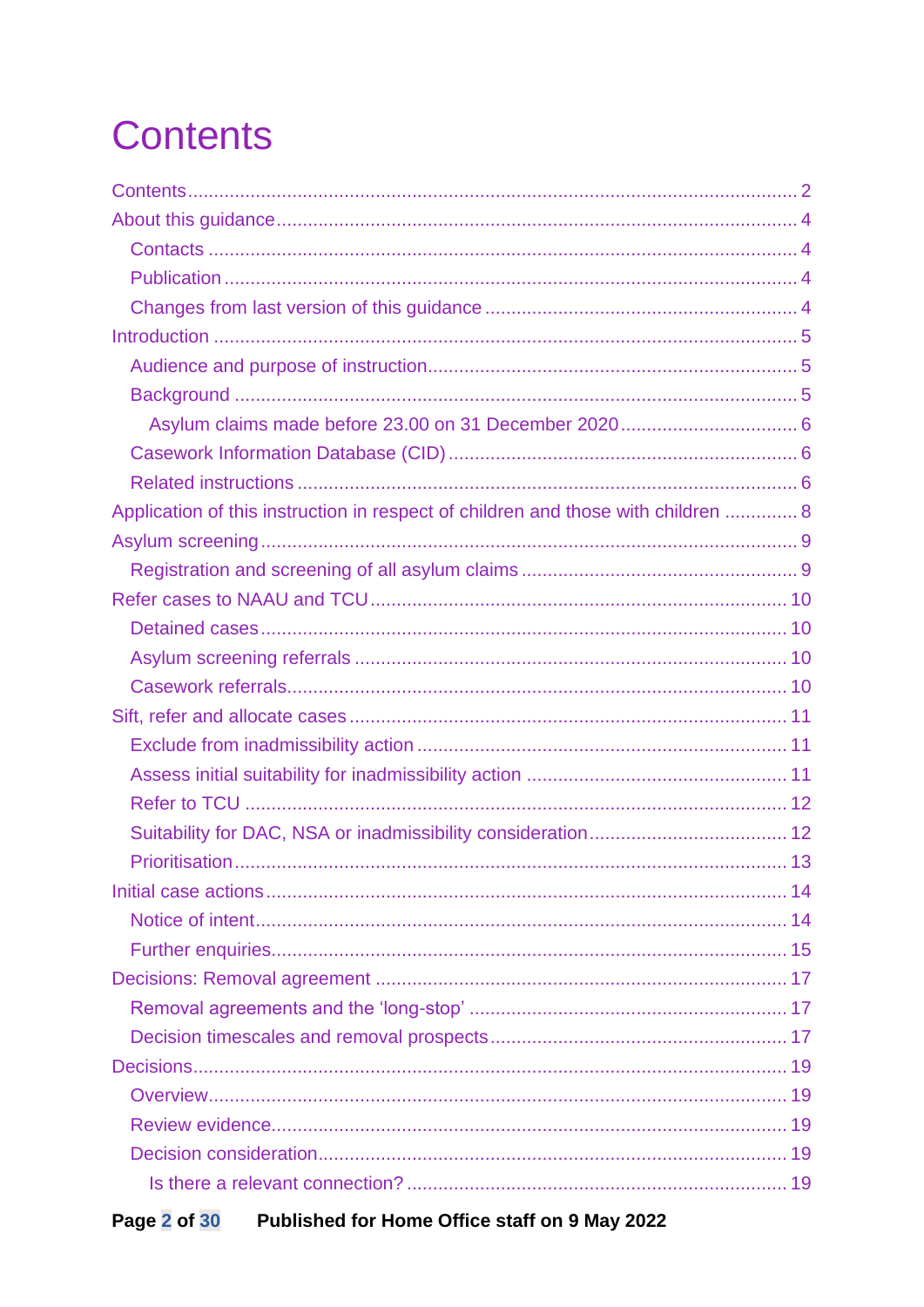| If return/removal will be to a different country than the country of connection, is it |
|----------------------------------------------------------------------------------------|
|                                                                                        |
|                                                                                        |
|                                                                                        |
|                                                                                        |
|                                                                                        |
|                                                                                        |
|                                                                                        |
|                                                                                        |
| Background resource: paragraphs 327 345A to 345D of the Immigration Rules 27           |
|                                                                                        |
|                                                                                        |
| Inadmissibility decisions where the third country is an EU state, Iceland, Norway or   |
|                                                                                        |
|                                                                                        |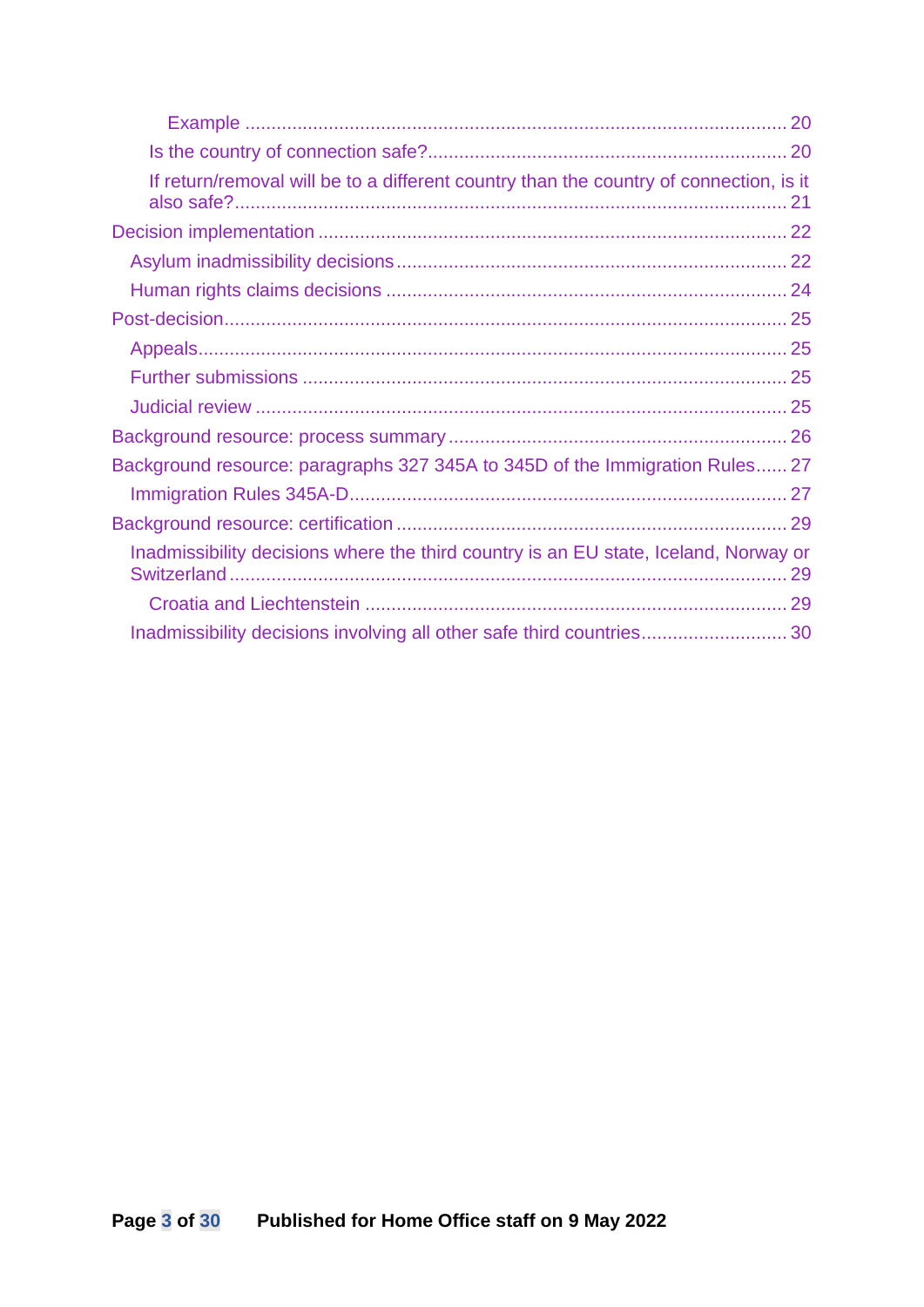# <span id="page-3-0"></span>About this guidance

This guidance details the processes applicable to the handling of third country inadmissibility processes, under paragraphs 345A-D of the Immigration Rules.

These Rules, which are about the handling of asylum claims under third country inadmissibility principles, are effective from 23.00 (UK time) on 31 December 2020, and fully replace the former paragraphs 345A-E.

This guidance does not address Immigration Rules 326A-F, relating to the inadmissibility of asylum claims made by nationals of the European Union (EU). See EU/EEA asylum claims and [Related instructions.](#page-5-2)

For the purposes of this guidance, an "asylum claim" means an application for asylum as defined in [Paragraph 327 of the Immigration Rules.](https://www.gov.uk/guidance/immigration-rules/immigration-rules-part-11-asylum)

### <span id="page-3-1"></span>**Contacts**

If you have any questions about the guidance, and your line manager, technical specialist or senior caseworker cannot help you or you think that the guidance has factual errors then email the Asylum Policy team.

If you notice any formatting errors in this guidance (broken links, spelling mistakes and so on) or have any comments about the layout or navigability of the guidance then you can email the Guidance Rules and Forms team.

## <span id="page-3-2"></span>**Publication**

Below is information on when this version of the guidance was published:

- version **6.0**
- published for Home Office staff on **9 May 2022**

#### <span id="page-3-3"></span>**Changes from last version of this guidance**

Changes:

• updated throughout to reflect changes to processes, in light of the announcement of 14 April 2022 on the Migration and Economic Development Partnership with Rwanda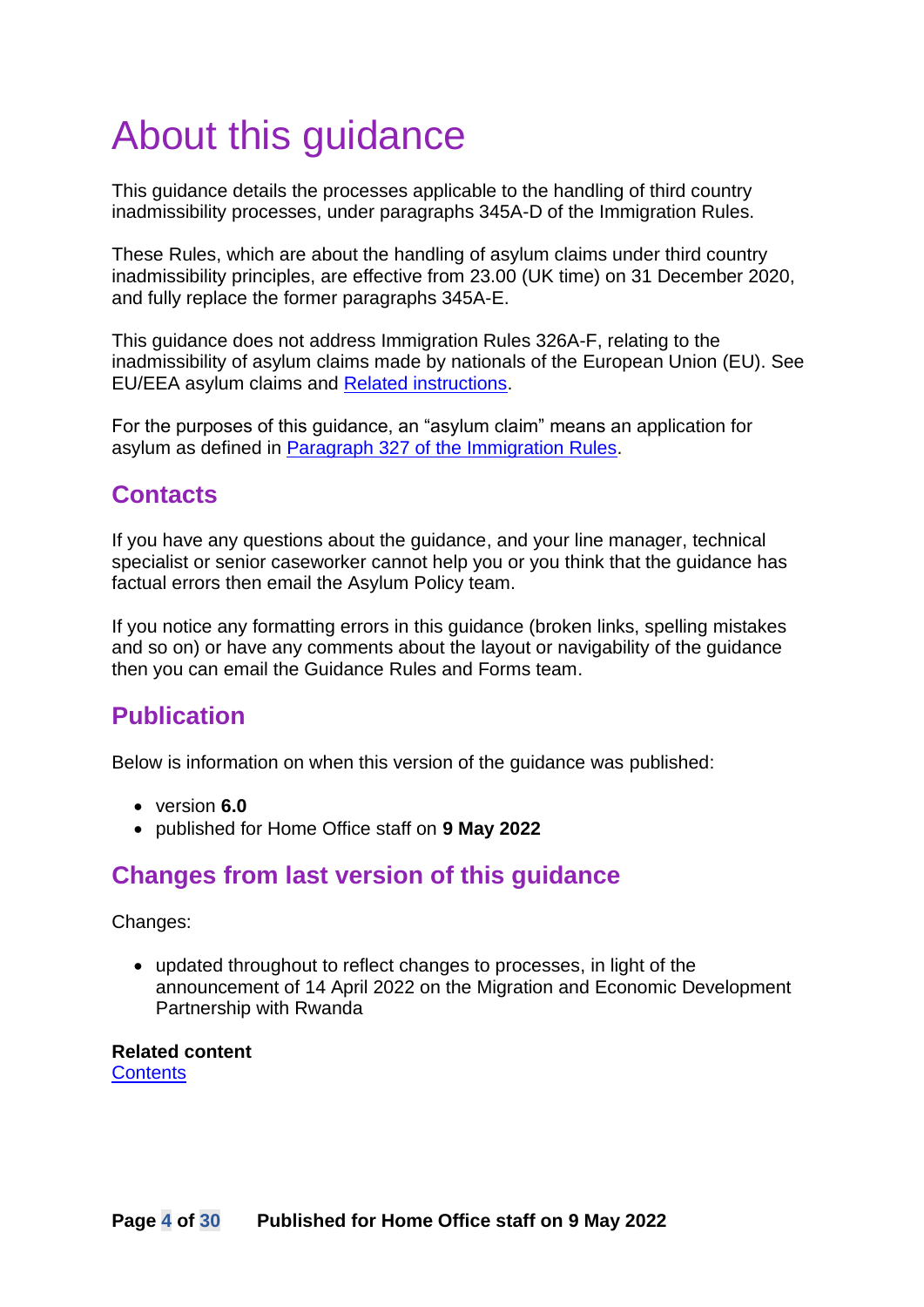## <span id="page-4-0"></span>Introduction

### <span id="page-4-1"></span>**Audience and purpose of instruction**

This instruction is primarily for the attention of officers working in the Third Country Unit (TCU). It is also for the attention of:

- officers in UK Visas and Immigration, Border Force and Immigration Enforcement, with responsibility for registering asylum claims (this includes the asylum screening interview and all related activities at the point of claim)
- officers in the National Asylum Allocation Unit and to a lesser degree the Detention Gatekeeper, who are responsible for allocating confirmed or potential inadmissibility cases to TCU
- asylum caseworkers and other officers involved in immigration functions who may encounter asylum claims suitable for referring for possible inadmissibility action should also be aware of this instruction and apply the relevant parts

The instruction explains the processes for handling asylum cases according to Paragraphs 345A-345D [of the Immigration Rules,](https://www.gov.uk/guidance/immigration-rules/immigration-rules-part-11-asylum) which in specified circumstances enable asylum claims to be treated as inadmissible to the UK asylum process.

**This instruction does not address Immigration Rules 326A-F**, which relate to applying the inadmissibility concept to asylum claims made by EU nationals. See the instruction EU/EEA asylum claims.

For the purposes of this instruction, an "asylum claim" is, as defined in paragraph 327 of the Immigration Rules, when an applicant:

- a) makes a request to be recognised as a refugee under the Refugee Convention on the basis that it would be contrary to the United Kingdom's obligations under the Refugee Convention for them to be removed from or required to leave the United Kingdom, or
- b) otherwise makes a request for international protection.

#### <span id="page-4-2"></span>**Background**

The UK is committed to providing protection to those who need it, in accordance with its international obligations. Irregular migration and unnecessary secondary movements from those already in safe countries undermines efforts to help those most in need. Controlled resettlement via safe and legal routes is the best way to protect refugees and disrupt the organised crime groups that exploit migrants and refugees.

The inadmissibility process is intended to support the safety of asylum seekers, the integrity of the border and the fairness of the asylum system, by encouraging asylum seekers to claim asylum in the first safe country they reach and deterring them from making unnecessary and dangerous onward journeys to the UK.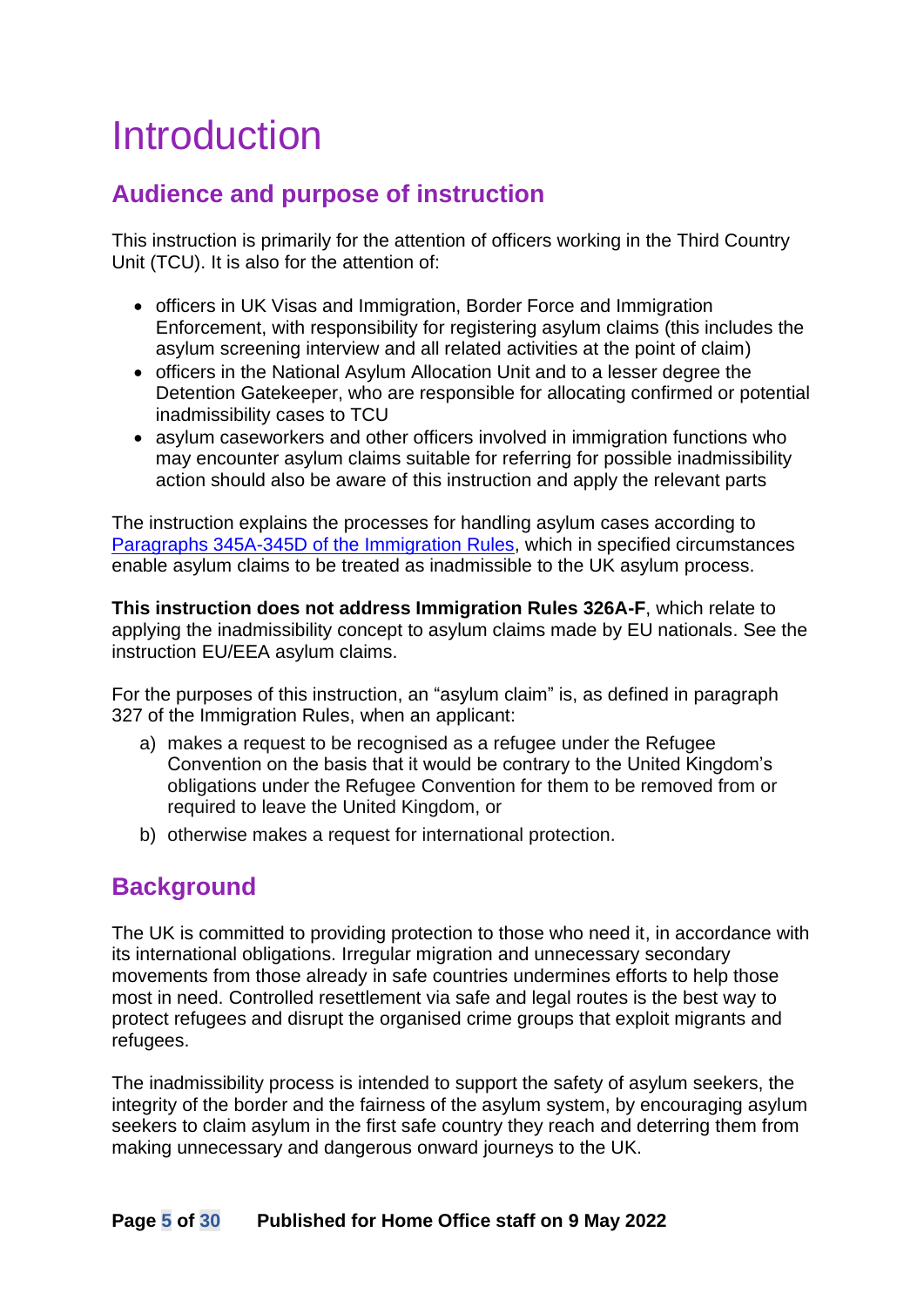In broad terms, the Rules allow asylum claims to be declared inadmissible and not substantively considered in the UK, if the claimant was previously present in or had another connection to a safe third country, where they claimed asylum or could reasonably be expected to have done, provided there are reasonable prospects they can be removed in a reasonable time to a safe country.

Additional to the inadmissibility policy, the UK has entered into the Migration and Economic Development Partnership (MEDP) with Rwanda. In this first stage of applying the policy, removals of individuals from the UK in accordance with the MEDP are intended to deter people from making dangerous journeys to the UK to claim asylum, which are facilitated by criminal smugglers, when they have already travelled through safe third countries. In particular, but not exclusively, this is aimed at deterring arrivals by small boats.

### <span id="page-5-0"></span>Asylum claims made before 23.00 on 31 December 2020

Updated Immigration Rules came into effect at 23.00 on 31 December 2020. The Rules may be applied to claimants who claimed asylum before this date. However, in broad terms, such a decision is unlikely to be appropriate if the claimant would not have been eligible to receive a similar decision under the previous rules, or if the person's progress through the asylum system has already been substantially delayed compared to average decision timescales.

### <span id="page-5-1"></span>**Casework Information Database (CID)**

The Home Office is transitioning its electronic immigration data records to the new Atlas system. References in this instruction to actions involving current systems, including CID, will over time be updated to refer to Atlas. During the transition, officers may need to record information in one system but not the other, or duplicate entries (or 'double-key') between systems. Where detailed Atlas-specific advice is not available in this instruction during this period, the Atlas learning materials available within the Metis system may provide the required information. Where officers are still unsure, they must seek advice from technical specialists or senior caseworkers.

### <span id="page-5-2"></span>**Related instructions**

This instruction **must** be read alongside the related lead instructions and resources, including but not limited to:

- Screening and routing
- Country information and guidance
- Disclosure and confidentiality of information in asylum claims
- Assessing credibility and refugee status
- [Appendix FM family members](https://www.gov.uk/government/publications/chapter-8-appendix-fm-family-members)
- Medical claims under Articles 3 and 8 of the European Convention on Human Rights (ECHR)
- [Appendix FM family members](https://www.gov.uk/government/publications/chapter-8-appendix-fm-family-members)
- Long residence

#### **Page 6 of 30 Published for Home Office staff on 9 May 2022**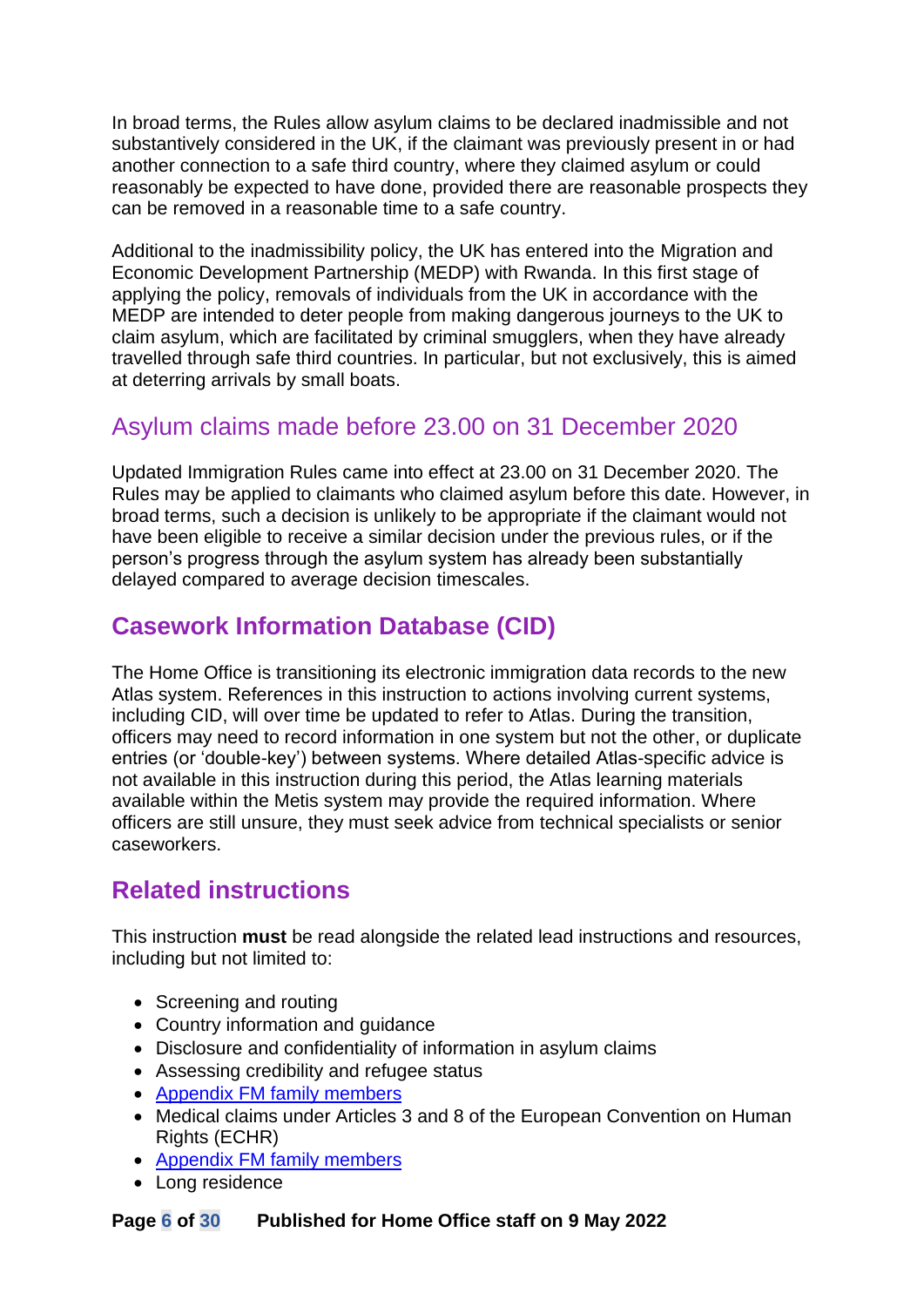- Discretionary leave
- Further submissions
- Ceasing asylum support
- Judicial review

#### **Related content**

**[Contents](#page-1-0)**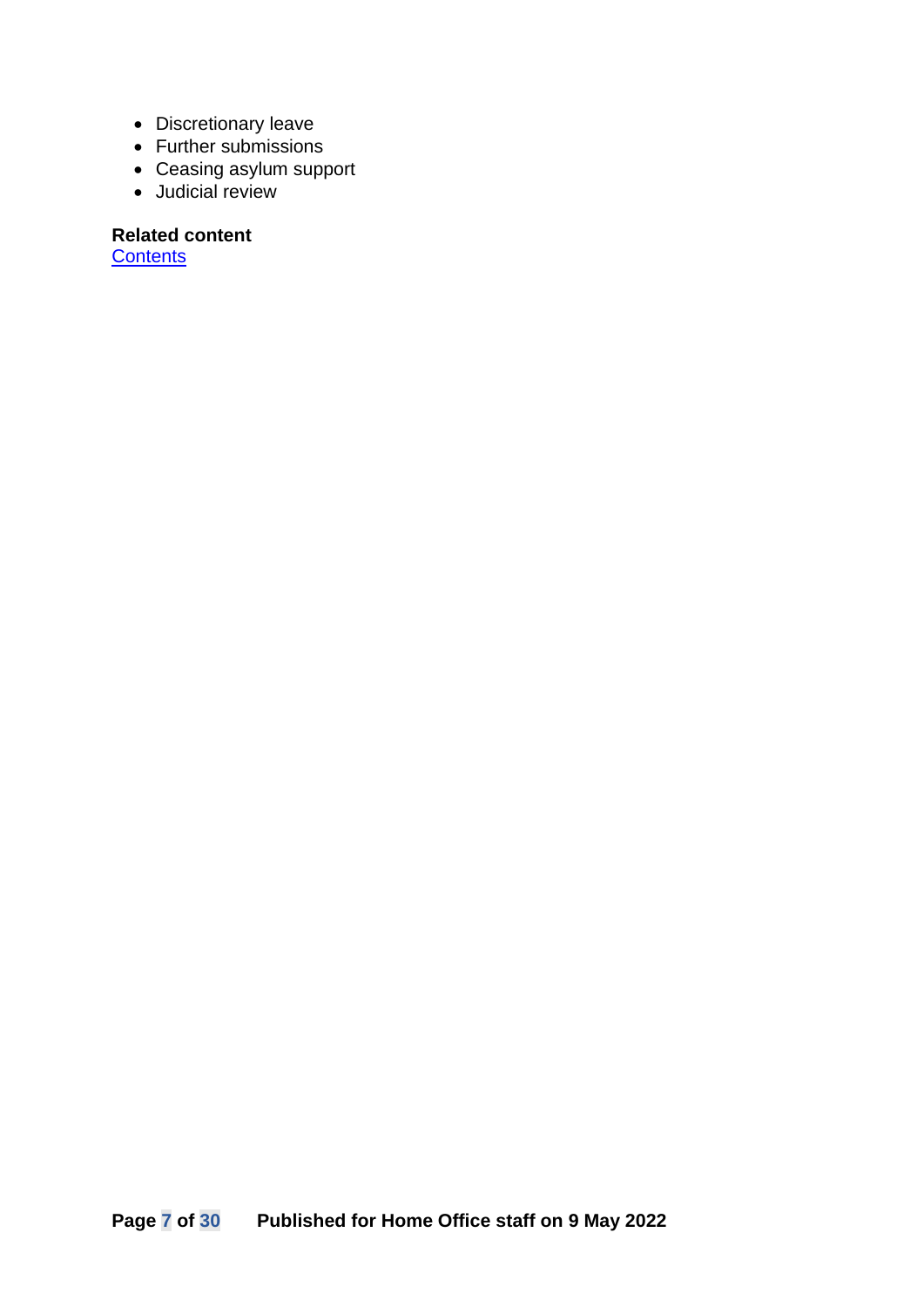## <span id="page-7-0"></span>Application of this instruction in respect of children and those with children

[Section 55 of the Borders, Citizenship and Immigration Act 2009](https://www.legislation.gov.uk/ukpga/2009/11/section/55) places a duty on the Secretary of State to make arrangements for ensuring that immigration, asylum, nationality and customs functions are discharged having regard to the need to safeguard and promote the welfare of children in the UK. It does not impose any new functions or override existing functions.

Officers must not apply the actions set out in this instruction either to children or to those with children without having due regard to the statutory guidance on Section 55, [Every child matters: change for children,](https://www.gov.uk/government/uploads/system/uploads/attachment_data/file/257876/change-for-children.pdf) which sets out the key principles to take into account in all Home Office activities involving children.

Our statutory duty to children includes the need to demonstrate:

- fair treatment which meets the same standard a British child would receive
- the child's interests being made a primary, although not the only, consideration
- no discrimination of any kind
- that asylum applications are dealt with in a timely fashion
- identification of those that might be at risk from harm

#### **Unaccompanied asylum-seeking children are not suitable for the inadmissibility processes set out in this instruction.** However, a child may be invited to withdraw their asylum claim, if **all** the following conditions are met:

- a close family member of the child has been identified in a third country, and they are willing to take care of the child
- UK social services are content that the family member has the capacity to care for the child and is suitable to do so
- the child agrees to be reunited
- it is in the child's best interests to be reunited
- the country has agreed to admitting the child to join their family member

In all cases, any question of withdrawal must be fully in line with Withdrawing asylum claims (see in particular the section 'Application of withdrawing asylum claims to children') and the relevant guidance in the instruction Children's asylum claims.

Families (with children under 18) are subject to the guidance on family returns, which may support removals made on inadmissibility grounds.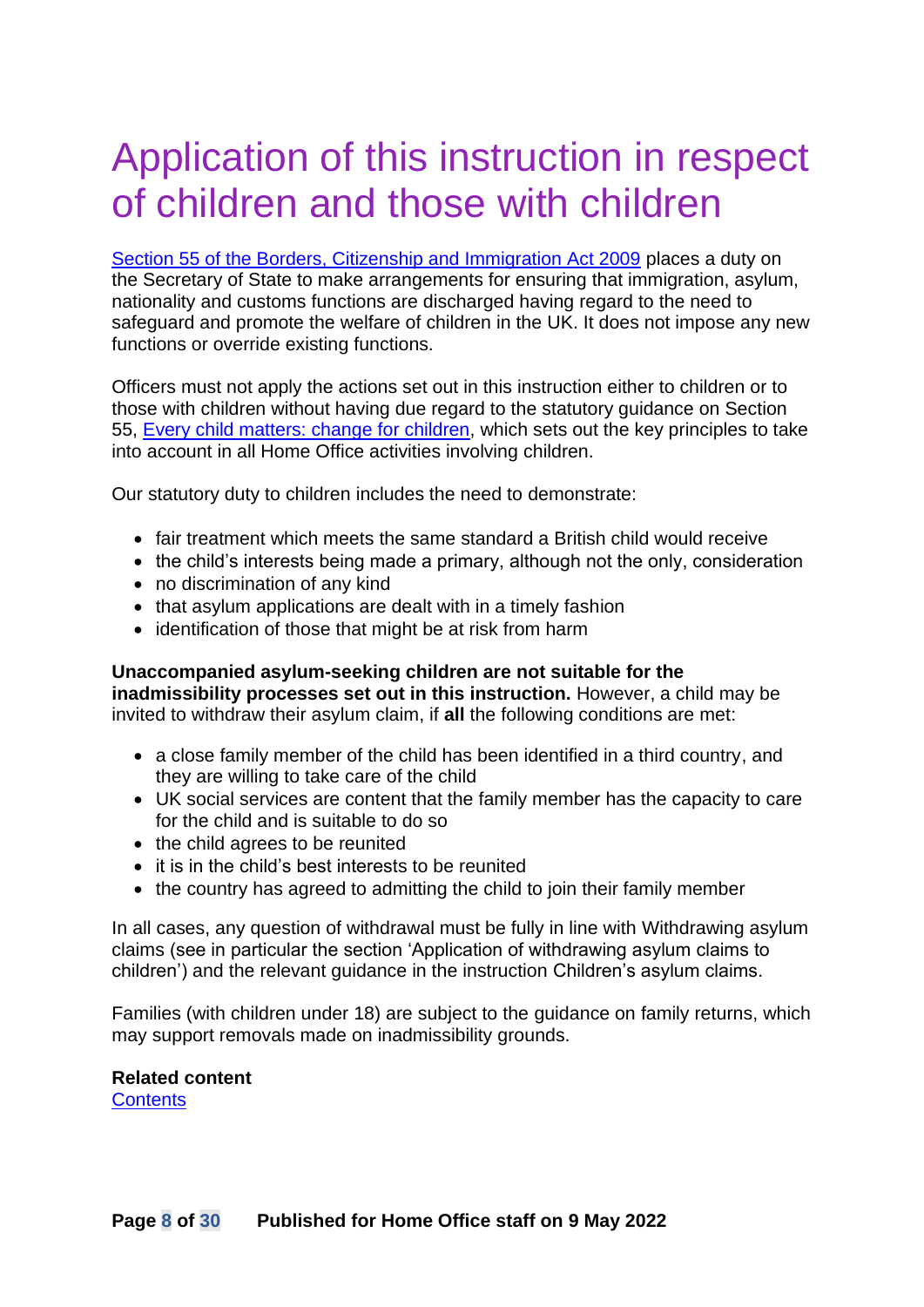# <span id="page-8-0"></span>Asylum screening

#### <span id="page-8-1"></span>**Registration and screening of all asylum claims**

The Asylum screening and routing instruction clearly sets out the requirement for all asylum claims to be registered, including cases where inadmissibility action may appear to be appropriate.

On 31 December 2020, the UK ended its participation in the Dublin III Regulation and therefore no longer accesses the Eurodac fingerprint database. Evidence of historic Eurodac matches may be useful in a small number of cases (see [Sift, refer](#page-10-0)  [and allocate cases\)](#page-10-0), but most inadmissibility cases will be identified through evidence collected during the asylum registration process.

It is vitally important therefore that during asylum registration, officers are alert to any evidence, verbal or documentary, of claimants having spent time in or having some other connection to another country, as it may be relevant to inadmissibility decisions. Such evidence may also be relevant to substantive decisions, in terms of credibility considerations under [section 8 of the Asylum and Immigration \(Treatment](https://www.legislation.gov.uk/ukpga/2004/19/section/8)  [of Claimants, etc.\) 2004 Act.](https://www.legislation.gov.uk/ukpga/2004/19/section/8) See the instruction Assessing credibility and refugee status.

In particular, officers should check for biometric evidence, which may identify previous encounters in the UK or overseas (for instance, a visa match or a former removal). Other relevant evidence may include (but is not limited to): file evidence of historic Eurodac matches, HGV or vehicle tracking data, passports, legal papers, employment letters, bank statements, business cards, invoices, receipts and other similar documents.

A proper account of the claimant's immigration history must always be taken to fully understand the chronology and detail of how the person came to the UK, including, where relevant, their reasons for leaving apparently safe countries and where relevant, the opportunity they had to claim protection in other safe countries. Appropriate follow-up questions must be asked where necessary to address any gaps or possible ambiguities in the account.

The screening interview record contains statements setting out that a claimant's information may be shared with other countries. In line with the Asylum screening and routing guidance, the statement must be read to the claimant, who must also receive a copy of the completed interview record.

If screening contingency measures are in place (see Asylum screening and routing guidance) officers should consider whether further checks or additional information may need to be gathered to apply this inadmissibility process.

**Related content**

**[Contents](#page-1-0)**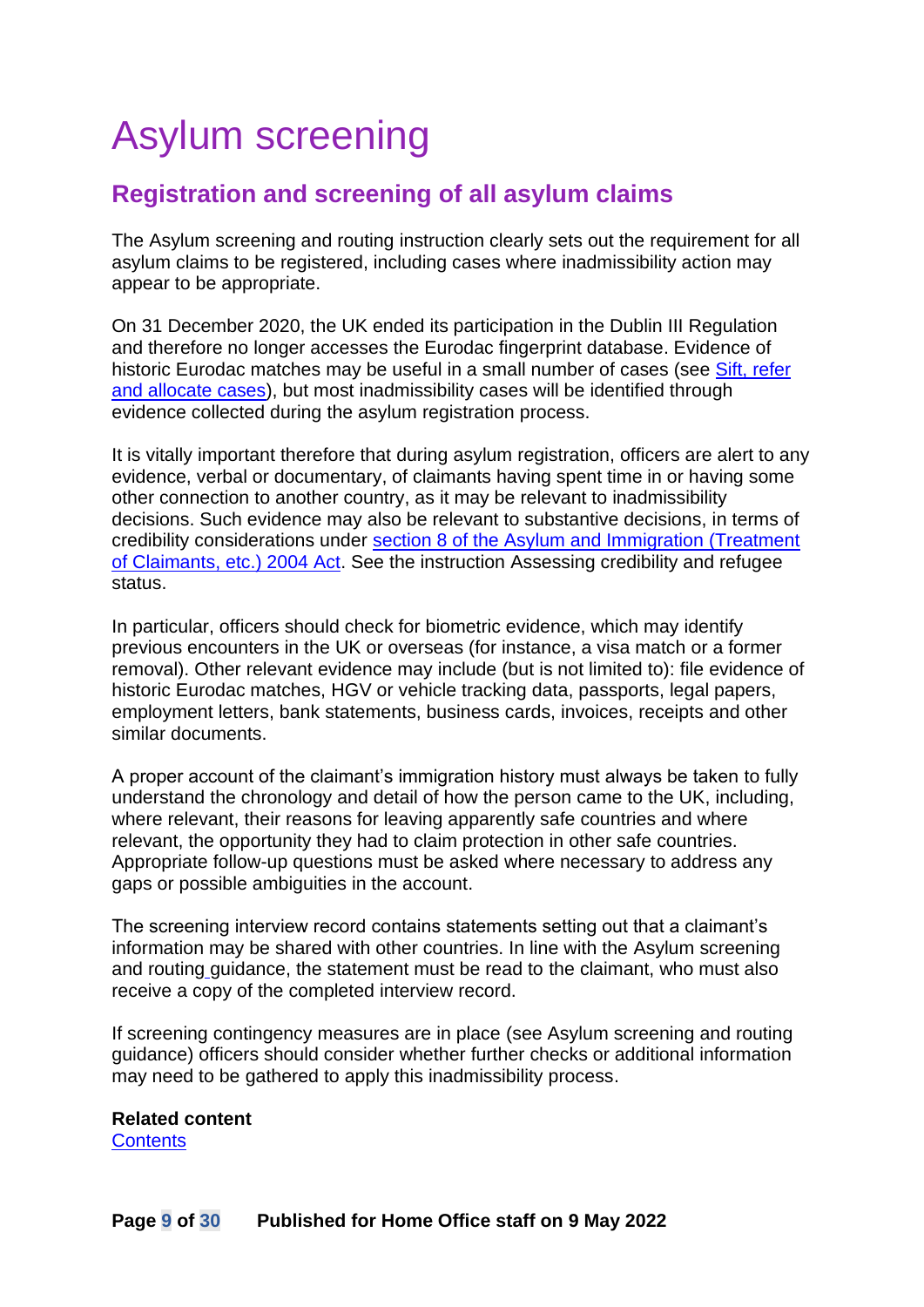# <span id="page-9-0"></span>Refer cases to NAAU and TCU

Other than in the case of Unaccompanied Asylum Seeking Children (UASC) or EU nationals, where it is suspected that the claimant may have spent time in or have a connection to a safe third country, the case must be referred for third country inadmissibility action to be considered.

The referral is not a decision or subject to legal evidence thresholds or standards of proof; it simply highlights that there is some indication that a claimant may have been in or have a connection to a safe third country, to prompt and assist further consideration.

#### <span id="page-9-1"></span>**Detained cases**

Where a person is detained at the time the referral is made, that must be clearly identified, to allow consideration to be prioritised, and thereby potentially enable overall time in detention to be minimised.

### <span id="page-9-2"></span>**Asylum screening referrals**

The Asylum screening and routing instruction (section 'Referral to National Asylum Allocations Unit or Detention Gatekeeper') sets out the requirement for all new asylum claims to be referred to the appropriate team.

The referral must summarise the evidence supporting the suspicion they may have been in or have a connection to a safe third country and outline the source and location of the evidence. For example, the referral might include a brief note to state: "claimant said she lived in Italy for 6 months before coming to UK via France – see screening interview record", or "claimant submitted documents including French rail tickets and receipts, both suggesting recent presence in France – scanned to Atlas; originals attached to hard file."

#### <span id="page-9-3"></span>**Casework referrals**

Provided a substantive asylum decision has not been made, caseworkers may refer cases to be considered for inadmissibility action. Such referrals must be made directly to the TCU inadmissibility inbox, summarising the relevant evidence, as outlined in the section above.

Referrals may include cases that have been substantively interviewed (indeed, it may be claimant disclosures at interview that reveal their status or presence in a safe third country).

Referral must not be made on the basis of evidence likely to have already been available to and considered by NAAU or TCU.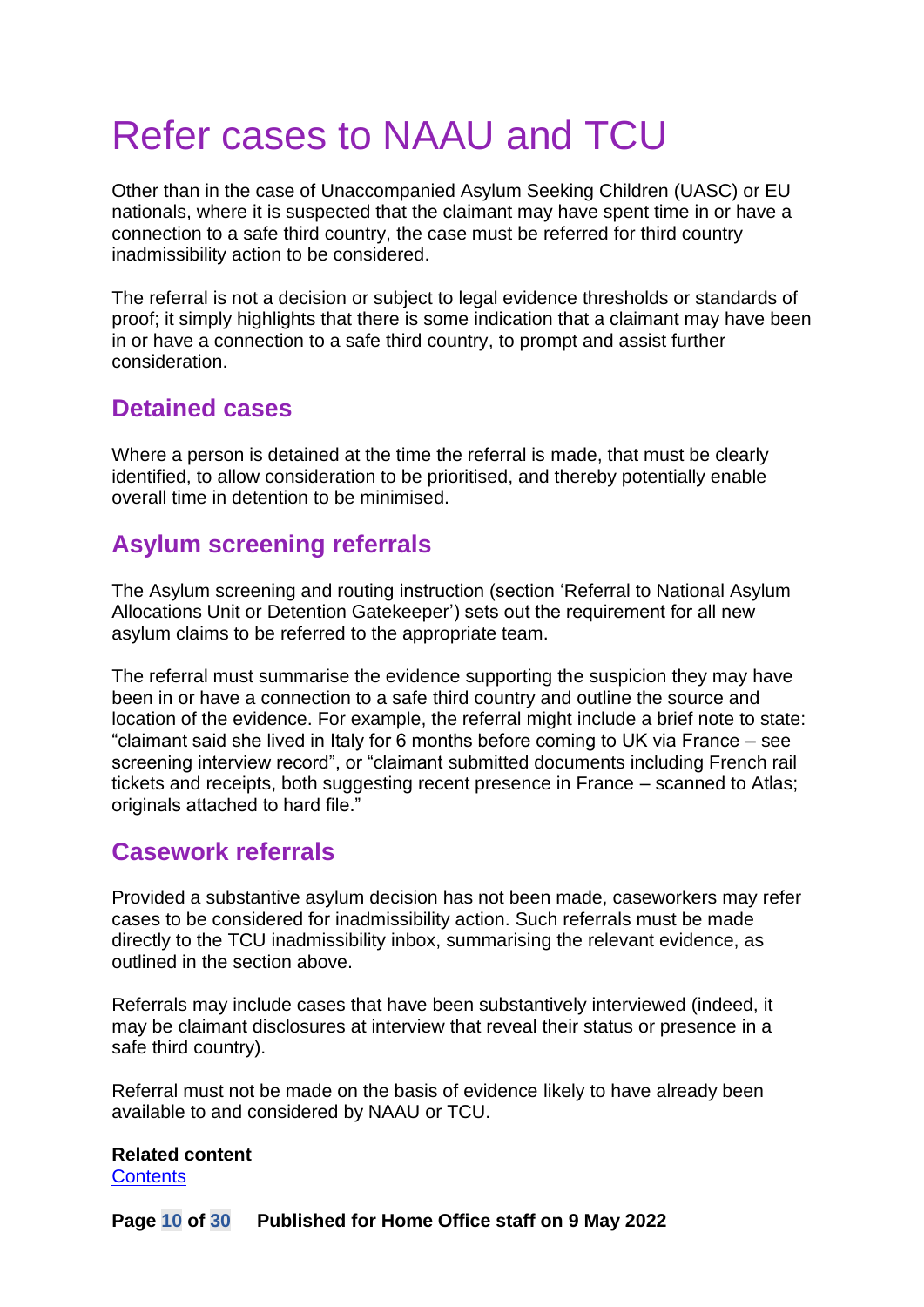## <span id="page-10-0"></span>Sift, refer and allocate cases

### <span id="page-10-1"></span>**Exclude from inadmissibility action**

Some cases are not suitable for third country inadmissibility action and must be immediately referred for alternative action. The main cases are:

- UASC as a matter of policy are presently treated as not suitable for third country inadmissibility action – such cases must therefore be allocated for substantive consideration (this includes individuals whose age is doubted but who are being treated as children under the Assessing age instruction)
- EU nationals are liable to be treated as inadmissible under different provisions in the Immigration Rules, and so must not be progressed in third country processes - such cases must be referred back to the relevant screening unit or a casework team to progress, in line with the EU/EAA asylum claims instruction

### <span id="page-10-2"></span>**Assess initial suitability for inadmissibility action**

The initial suitability assessment is not a decision and is not subject to legal evidence thresholds or standards of proof. It is a review of new asylum claims and the evidence in electronic records and any paper file available, to identify cases which may be appropriate for inadmissibility action.

If an asylum case appears to meet the requirements of [Immigration Rules 345A and](https://www.gov.uk/guidance/immigration-rules/immigration-rules-part-11-asylum)  [345B,](https://www.gov.uk/guidance/immigration-rules/immigration-rules-part-11-asylum) NAAU must refer the case to TCU, for more detailed consideration, and where appropriate, decision.

The NAAU assessment must include a review of all available information (whether on CID, Atlas, other Home Office systems or any paper files if relevant and practicable) to establish the claimant's immigration history and determine whether they have spent time in or have a connection to a named safe third country.

The safe countries most likely to be identified in asylum claims will be the UK's near neighbours in the EU. Other EU Member States, the wider EEA countries (Iceland, Liechtenstein and Norway) and Switzerland may also be identified, as may countries such as the United States of America, Canada, Australia and New Zealand. Other countries satisfying the definition in the Rules must not be overlooked.

Key sources of information may include the following (this list is not exhaustive):

- observations by a Home Office officer or another person in an official capacity, relating to the person's method and place of entry to the UK and their known or probable place of embarkation
- physical or verbal evidence collected or recorded at the time of the claimant's first encounter
- documents or other physical evidence submitted by or found on the claimant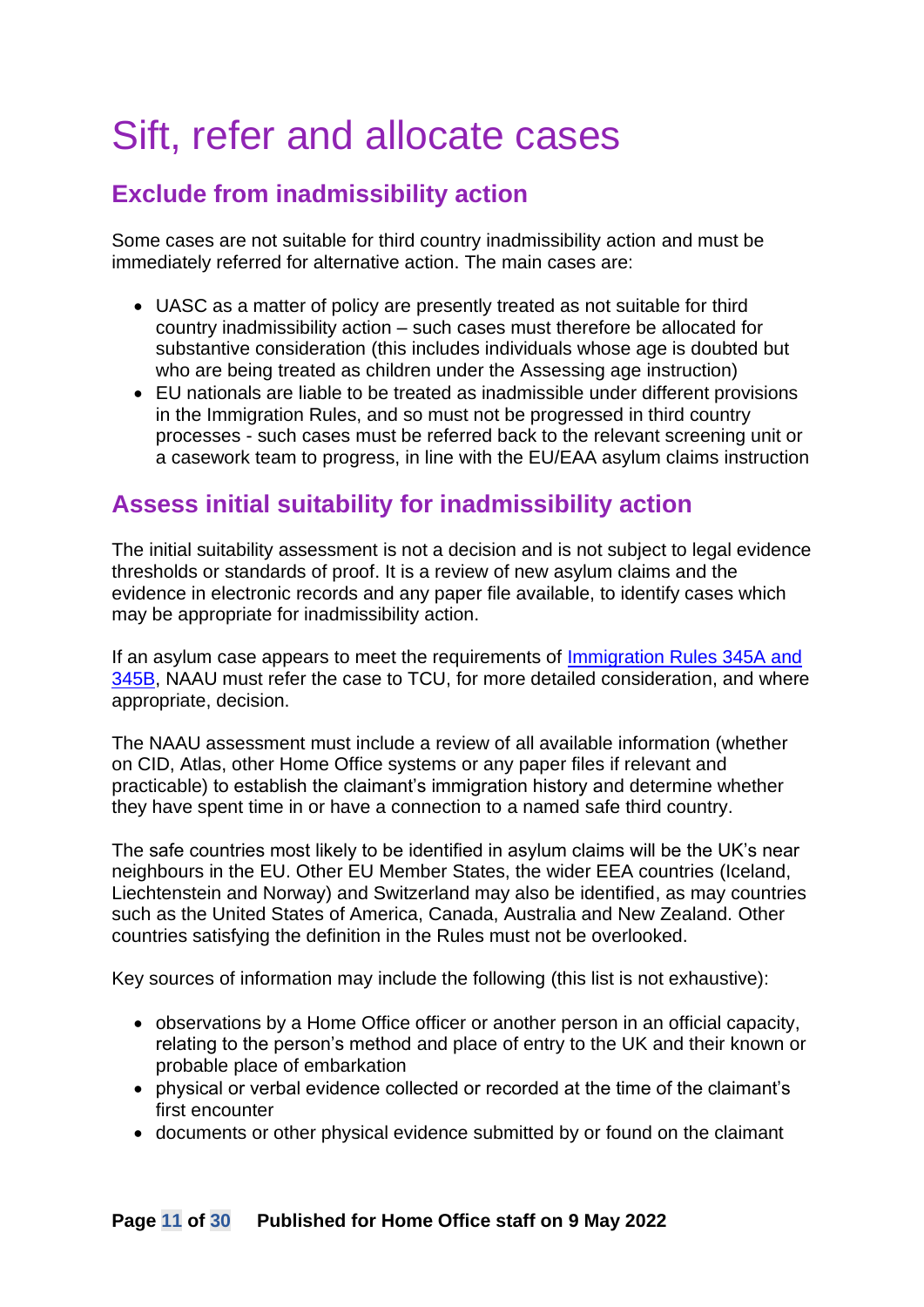- the claimant's responses in the screening interview (or any other interview, for instance a supplementary interview to screening, or the substantive asylum interview)
- fingerprint evidence showing the claimant to have spent time in a safe third country (for instance, where such evidence is available through the Biometric data-sharing process with the USA, Australia and New Zealand, the bilateral fingerprint sharing process with the Republic of Ireland, or any similar process that might be undertaken with any other safe country)
- File evidence of historic Eurodac matches (the Eurodac system has not been directly accessible to the Home Office since 31 December 2020, but where Home Office systems record historic Eurodac matches that show a link to a safe third country, this information may be used for sifting purposes and to form the basis of an enquiry to relevant countries to check the accuracy of the match and request return)

#### <span id="page-11-0"></span>**Refer to TCU**

NAAU must refer all cases appearing to meet Immigration Rules 345A and 345B to TCU, summarising the reasons and evidence for the referral. All other asylum cases must be allocated for substantive consideration according to normal procedures.

### <span id="page-11-1"></span>**Suitability for DAC, NSA or inadmissibility consideration**

If a case initially assessed as suitable for inadmissibility action appears to stand a greater chance of being promptly removed if substantively considered and refused, it will usually be appropriate for the case to be routed for substantive decision.

This situation is most likely to arise in cases where the person's country of origin is one listed in [Section 94\(4\) of the Nationality, Immigration and Asylum Act 2002,](http://www.legislation.gov.uk/ukpga/2002/41/section/94A) or where the person is suitable for the Detained Asylum Casework framework. See Clearly unfounded claims: certification under section 94 and Detained Asylum Casework (DAC) – asylum process.

If a case assessed as suitable for inadmissibility action appears to stand a greater chance of being promptly removed if referred to Rwanda, (a country with which the UK has a Migration and Economic Development partnership (MEDP), rather than to the country to which they have a connection, TCU should consider referring the case to Rwanda. An asylum claimant may be eligible for removal to Rwanda if their claim is inadmissible under this policy and (a) that claimant's journey to the UK can be described as having been dangerous and (b) was made on or after 1 January 2022. A dangerous journey is one able or likely to cause harm or injury. For example, this would include those that travel via small boat, or clandestinely in lorries. Where there are multiple possible safe countries of removal, including Rwanda, and individual referrals are to be made, they should generally be done simultaneously rather than sequentially (see section: [Removal agreements](#page-16-1) and the 'long-stop'). This is to avoid unnecessary delay in securing agreement for the claimant's removal and to minimise time in detention (if the claimant is detained).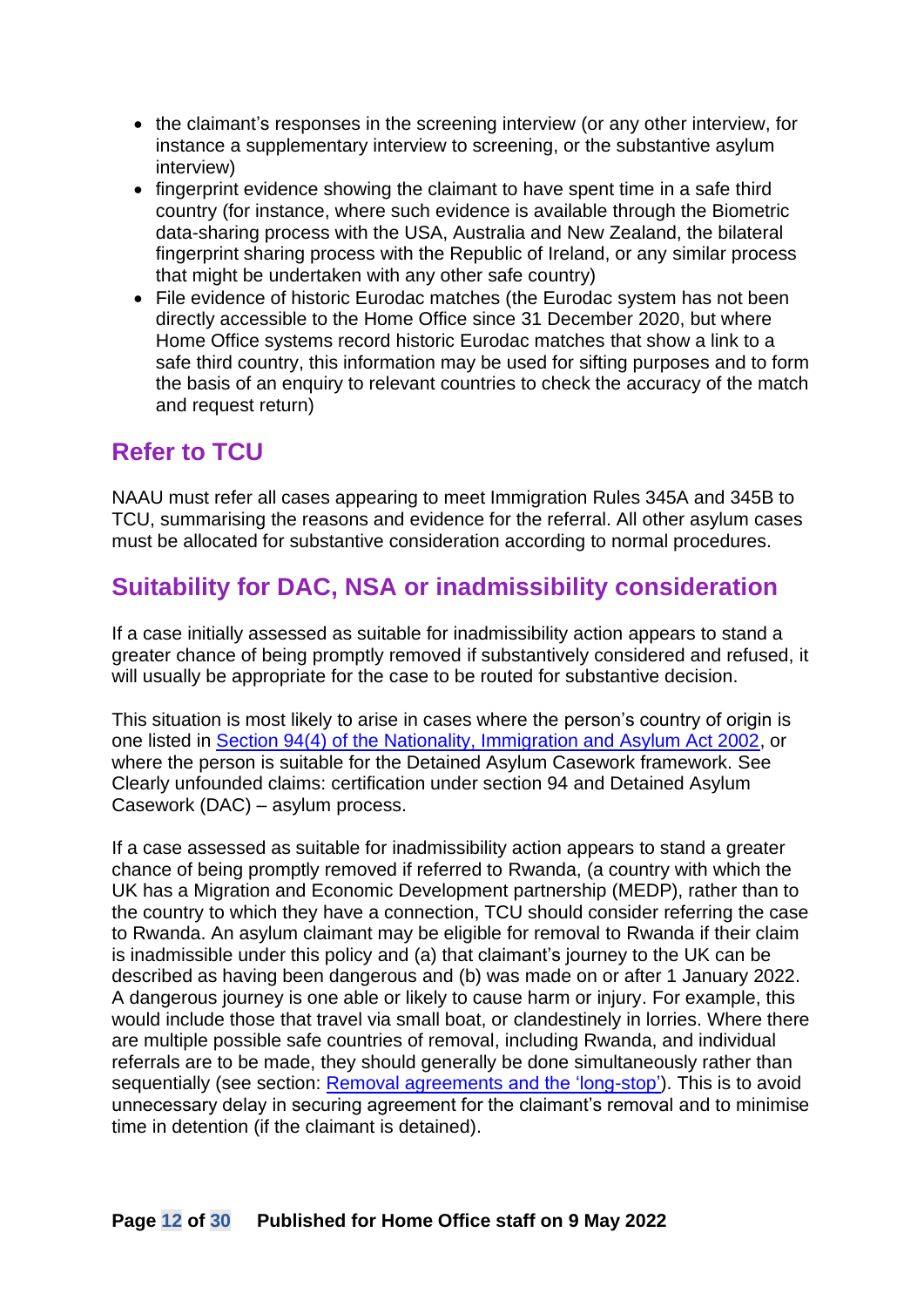Those progressed for consideration for relocation to Rwanda under the MEDP will be taken from both the detained and non-detained cohort and be identified in line with processing capacity. Priority will be given to those who arrived in the UK after 9 May 2022. Anyone under consideration for relocation to Rwanda, whether detained or non-detained will have this confirmed to them specifically in their Notice of Intent.

Decision makers must take into account country information of the potential country/countries to where removal may occur in deciding whether referral into a particular route is appropriate in the particular circumstances of that claimant.

### <span id="page-12-0"></span>**Prioritisation**

TCU may prioritise and select cases for entry to inadmissibility processes according to considerations such as operational capacity at a particular time, the strength of the evidence that would support an inadmissibility decision and the realistic prospects of an individual being removed within a reasonable time including consideration of their particular circumstances).

Prioritisation may be administered via NAAU, or by TCU directly once it receives cases.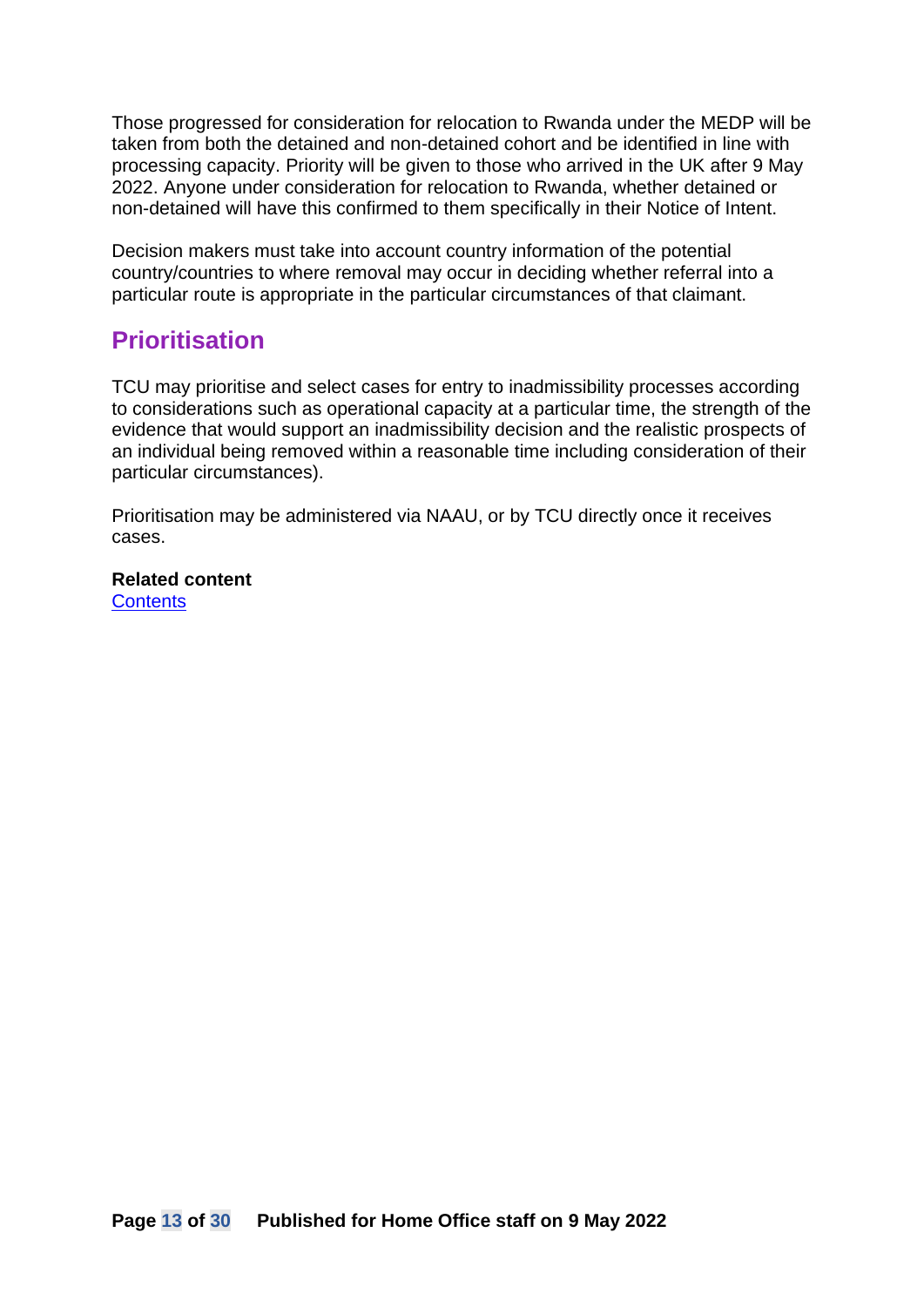## <span id="page-13-0"></span>Initial case actions

#### <span id="page-13-1"></span>**Notice of intent**

If after reviewing the evidence available, TCU consider that the case appears to satisfy paragraphs 345A and 345B of the Immigration Rules, a "notice of intent" must be issued to the claimant. If it does not appear suitable for inadmissibility action, it must be referred back to NAAU (or to the unit which referred it).

Neither this consideration nor the notice of intent constitutes a formal decision. It is an information letter to inform the claimant how their claim is currently being managed. If after the notice is issued any further safe country or countries are identified (whether a country with which a claimant has a connection or any other to which they might be removed), the notice should be re-issued, referencing the additional country or countries.

An example of the wording of the notice of intent is as follows, in a Home Office template letter:

"NOTICE OF INTENT – THIS IS NOT A DECISION LETTER

I am writing to inform you about how your protection claim is being managed.

We have evidence that before you claimed asylum in the United Kingdom, you were present in or had a connection to [name the safe country or countries]. This may have consequences for whether your claim is admitted to the UK asylum system.

We will review your particular circumstances and the evidence in your case, and consider whether it is reasonable to have expected you to have claimed protection in [country or countries] (or to have remained there if you had already claimed or been granted protection), and whether we should consider removing you there or elsewhere.

If your claim is declared inadmissible, we will not ask you about your reasons for claiming protection or make a decision on the facts of your protection claim.

We may, if inadmissibility action appears appropriate, make enquiries with one or more of the safe countries mentioned above to verify evidence or to ask if, in principle, they would admit you.

(Optional paragraph below, to be used only if case is in scope for possible removal to Rwanda; remove brackets if including paragraph:

We may also ask Rwanda, another country we consider to be safe, whether it would admit you, under the terms of the Migration and Economic Development Partnership between Rwanda and the UK.)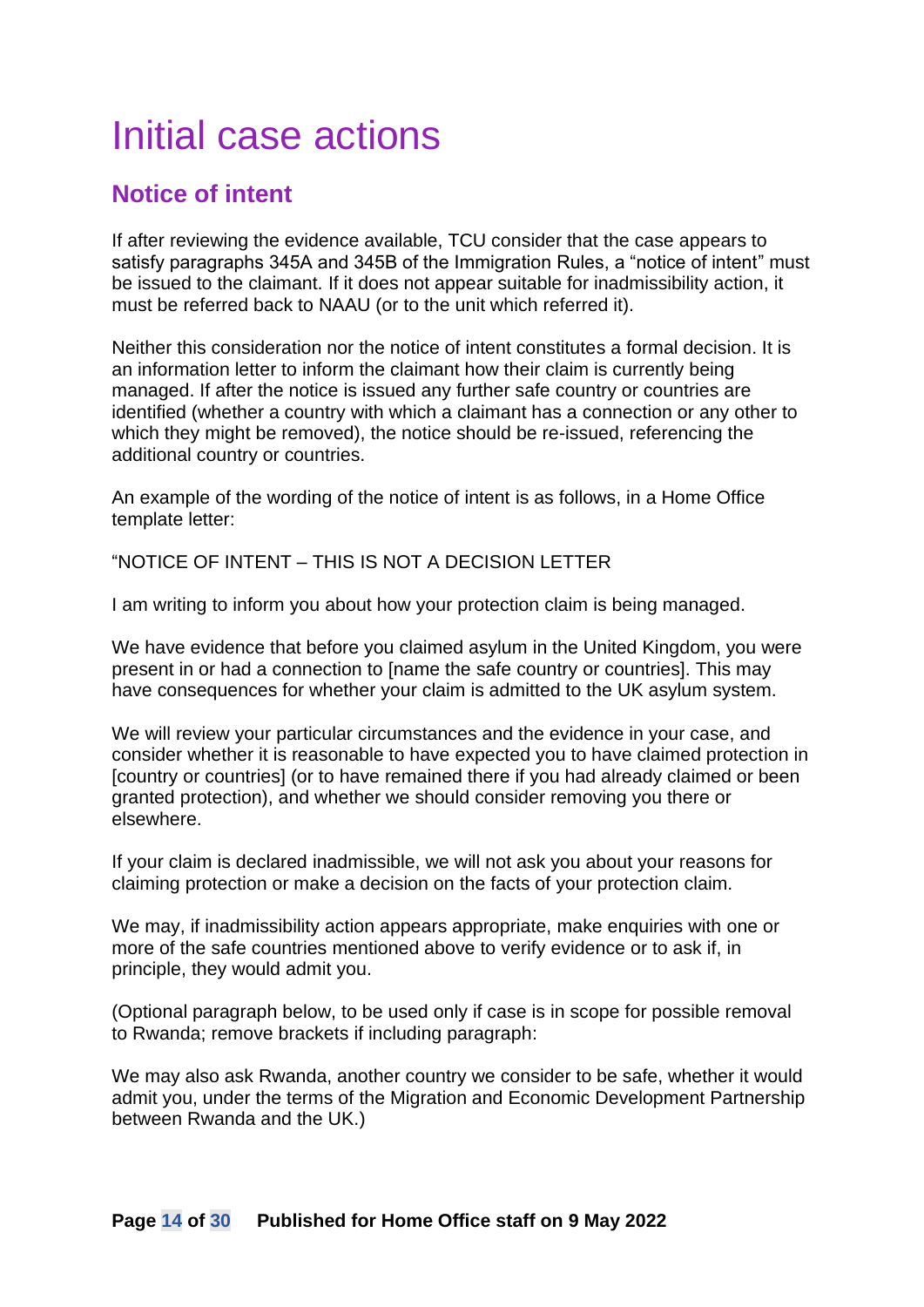It is important that we conclude these enquiries promptly. If within a reasonable period we have not obtained agreement for your admission to a safe third country, your claim will be considered for substantive consideration in our asylum system.

If you wish to submit reasons not already notified to the Home Office why your protection claim should not be treated as inadmissible, or why you should not be required to leave the UK and be removed to the country or countries we may ask to admit you (as mentioned above), you should provide those reasons in writing within7 calendar days [for detained cases] *or* 14 calendar days [for non-detained cases] of the date of this letter. After this period ends, we may make an inadmissibility decision on your case, based on the evidence available to us at that time.

If we decide to treat your protection claim as inadmissible, we will write to you again with a formal decision letter, explaining the decision and its consequences for you.

#### **Help and advice on returning to your country of origin**

As stated above, no decision has been made in your case and you are not presently required to leave the United Kingdom. However, should you wish to withdraw your asylum claim and return to your country of origin, the Voluntary Returns Service can provide information and assistance.

The Voluntary Returns Service can discuss the status of your case and the next steps in your departure from the United Kingdom.

The VRS can provide practical support – from providing access to a passport or emergency travel document, purchasing your flight ticket or help arrange a complex return with reintegration support for those who are eligible. Please contact the VRS team to obtain practical support regarding your return.

Online: www.gov.uk/return-home-voluntarily/ Telephone: 0300 004 0202 (Monday – Friday between 09.00 and 17.00)

If you are dissatisfied with the service provided by this unit you can either raise these issues with your caseworker via the telephone number given at the top of this letter or make a written complaint. The written complaints procedure is explained on the UK Visas and Immigration pages of GOV.UK, the address of the relevant page is: [https://www.gov.uk/government/organisations/uk-visas-and](https://www.gov.uk/government/organisations/uk-visas-and-immigration/about/complaints-procedure)[immigration/about/complaints-procedure.](https://www.gov.uk/government/organisations/uk-visas-and-immigration/about/complaints-procedure)

Yours sincerely…"

#### <span id="page-14-0"></span>**Further enquiries**

After issuing a notice of intent, TCU must fully review the evidence available including any representations made by on or behalf of the claimant and where relevant, undertake any further checks, to obtain additional information to support decisions, for instance: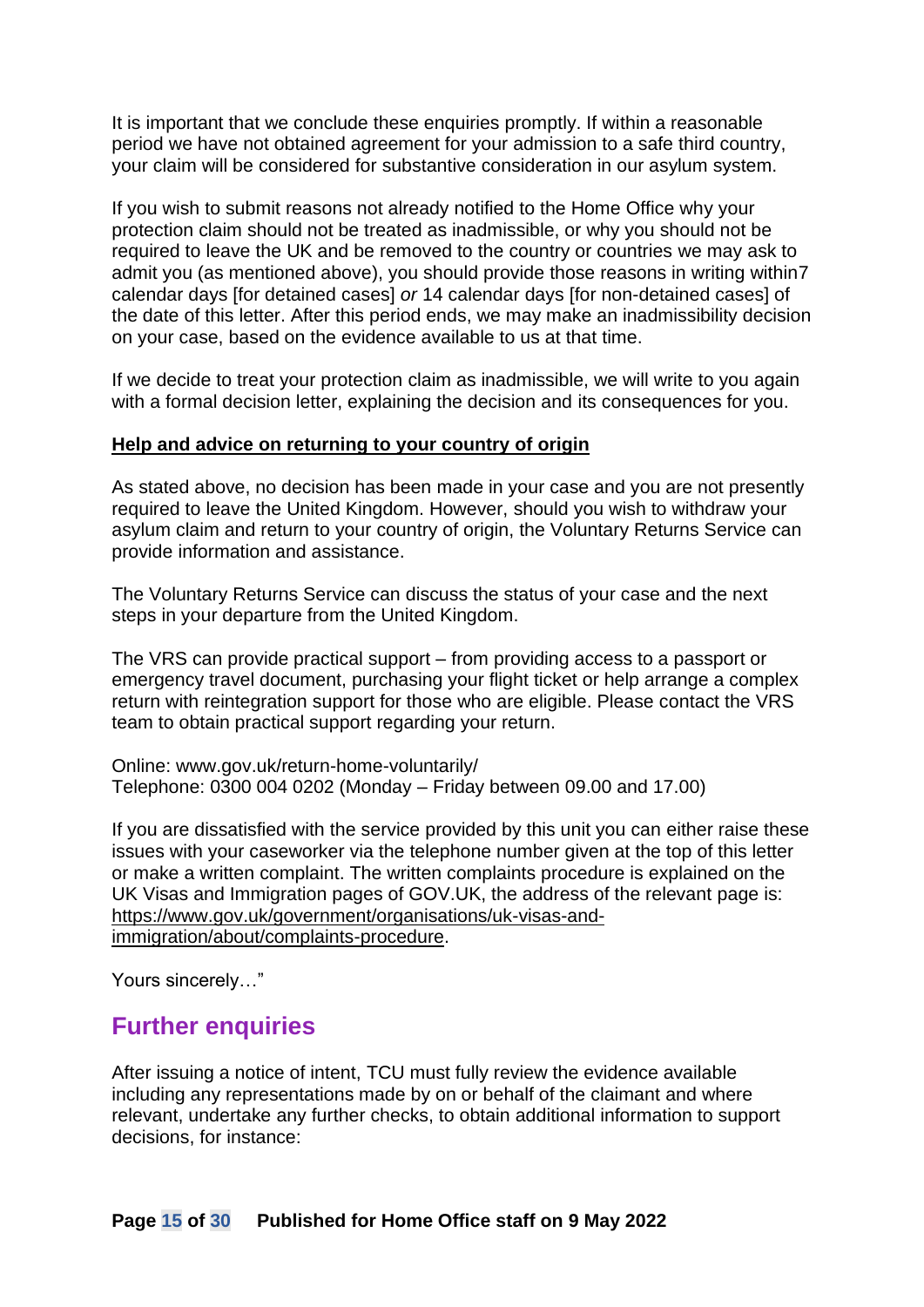- if a claim appears suitable for inadmissibility action on the basis of a historic Eurodac match, that evidence must not be used in direct support of an inadmissibility or refusal decision; however, such evidence may be checked with the relevant country's authorities, and where applicable, the resulting response used to directly support the decision and removal
- if manual referral biometric or biographic data-sharing processes are developed with third countries, TCU should request checks, in line with the guidance for those processes, where a match is sufficiently likely to be made and be beneficial to inadmissibility action
- if an individual holds a refugee status document or other document showing a third country to have granted some form of leave or status, depending on the specifics of that document and the claimant's evidence about it, it may be necessary to enquire with the issuing authority about its validity if the person returns to that country
- if screening contingency measures are in place (see Asylum screening and routing guidance) officers should consider whether further checks or additional information may need to be gathered.

When making such enquiries, it may be sensible to ask at the same time if the third country would agree to the person's return.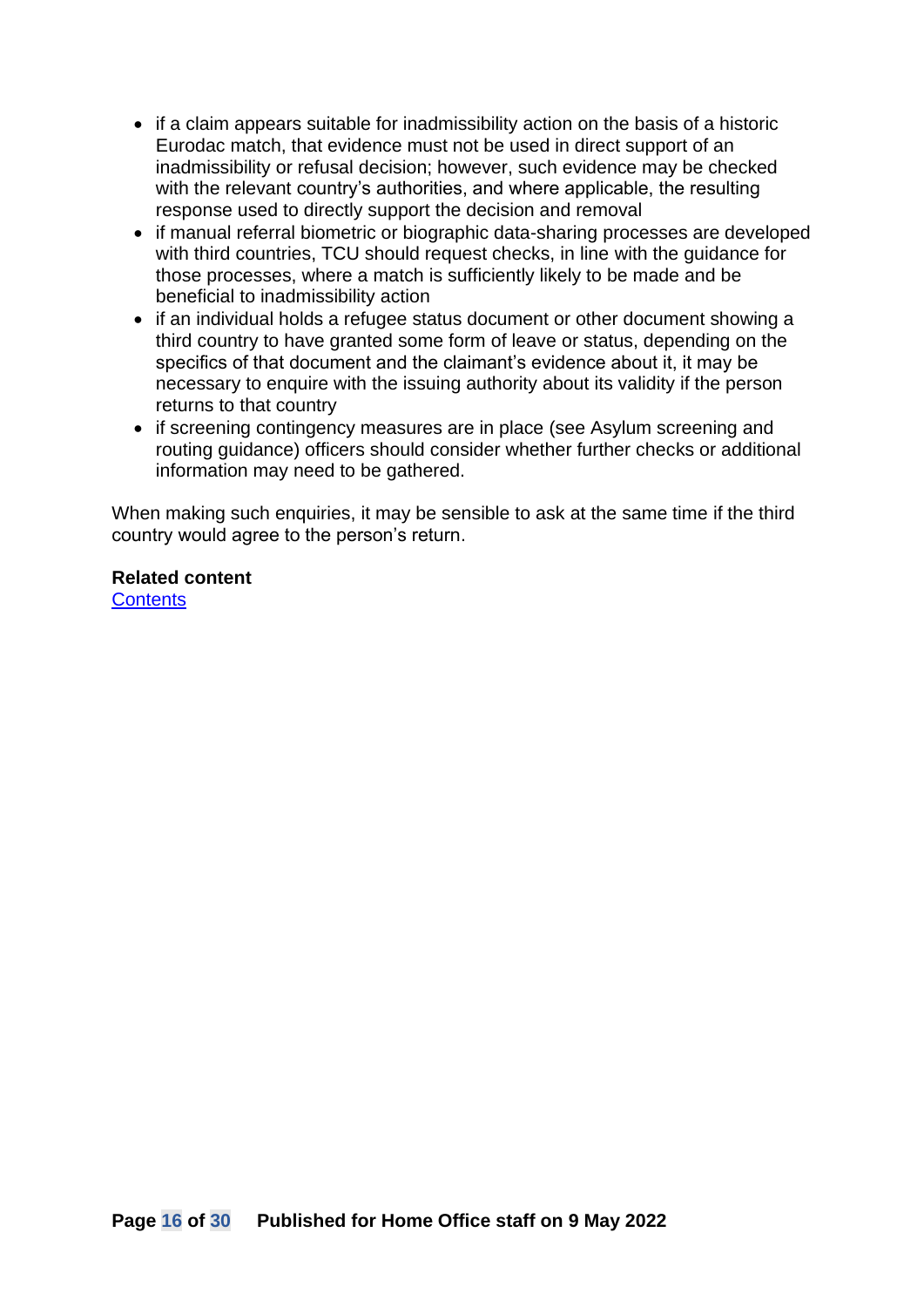## <span id="page-16-0"></span>Decisions: Removal agreement

### <span id="page-16-1"></span>**Removal agreements and the 'long-stop'**

If TCU determines that a case meets the criteria set out in paragraphs 345A to 345B of the Immigration Rules, attempts must be made to promptly secure a safe third country's agreement to admit the person. The country of removal may be a safe third country in which the person was present before claiming asylum in the UK, one with which they have some other connection, or any other safe third country that will accept them.

Removal may be arranged through formal arrangements with a particular country, or by case-by-case agreements based on individual referrals by TCU. Where there are multiple possible safe countries of removal and individual referrals are to be made, they should generally be done simultaneously rather than sequentially, to avoid unnecessary delay in securing agreement for the claimant's removal.

#### <span id="page-16-2"></span>**Decision timescales and removal prospects**

Agreement to the individual's removal to a safe third country (where necessary) will generally be secured within 6 months of the claim being recorded. However, there are circumstances which mean that 6 months will not be a reasonable period. In cases, for example, where there is no prospect of removal (for instance, if all possible countries of removal have emphatically refused to accept the person), then what is 'reasonable' may be shorter than 6 months. In some cases, what is reasonable may be longer. For example, in cases where the conditions in paragraph 345A(i), (ii) or (iii)(a) of the Immigration Rules are met, if a safe third country delays in responding to a removal request and the Secretary of State has taken reasonable further steps to obtain a response. Other potential scenarios that would be considered as reasonable justification for a period of longer than 6 months, depending on the circumstances, include but are not limited to:

Scenario 1: Following a referral into the National Referral Mechanism, until the consideration of whether or not the person is a victim of modern slavery has been completed.

Scenario 2: If a claimant's presence in or connection to a safe country is not disclosed or clearly evidenced at the time the asylum claim is made and registered, but instead is disclosed at a later time, for instance, during an asylum interview.

There is no strict time period for making an inadmissibility decision. However, whilst the Immigration Rules do not require agreement to remove an individual to a safe third country before an inadmissibly decision is made, the inadmissibility decision and any removal decision may be better served at the same time (for operational efficiency and efficiency of litigation as both decisions can be challenged together). An example of a case which might warrant the making of an inadmissibility decision without a removal decision are those to which Immigration Rules 345A(i) and (ii) apply and where the individual has valid travel documents which mean they can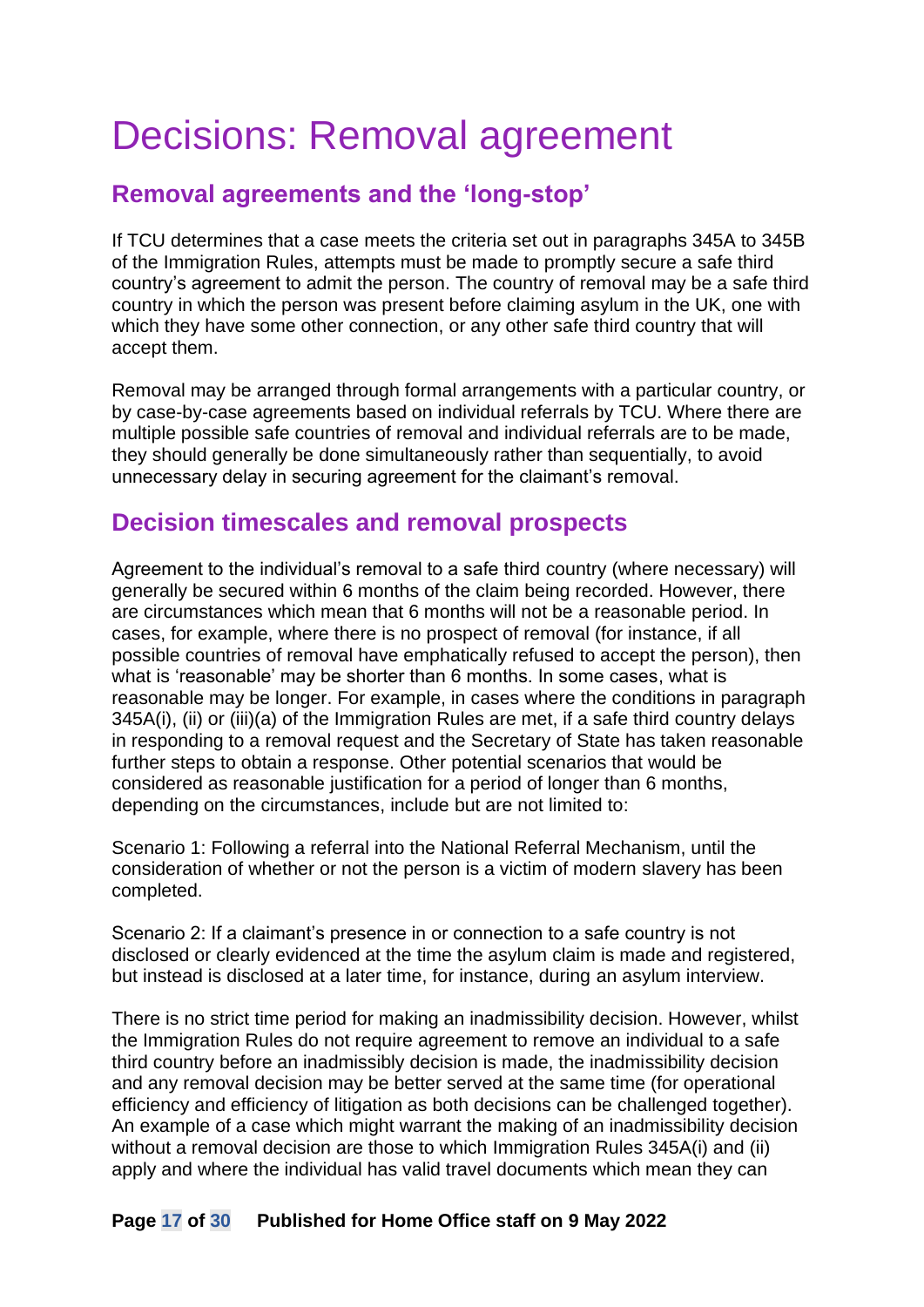return to the relevant country to access that protection. In such circumstances you must be satisfied that the individual can still access the protection there e.g. Refugee status is still valid and has not been revoked.

Once an inadmissibility decision has been made, in accordance with Immigration Rules 345D, an individual who is to be removed, must be removed to the safe third country within a reasonable period. What is reasonable will depend upon the facts of each case, and it is relevant to consider matters which may delay removal, for example outstanding legal proceedings, late claims, and un-cooperative behaviour. A person who has been granted protection in another safe third country and who has travel documents will be expected to return to the safe third country. The reasonable period before removal is effected is likely to be significantly longer in such cases. This is because such individuals are not in 'limbo', unable to access the UK system or seek protection elsewhere.

If, taking into account all the circumstances, it is not possible to make an inadmissibility decision or effect removal following an inadmissibility decision within a reasonable period, inadmissibility action must be discontinued, and the person's claim must be admitted to the asylum process for substantive consideration.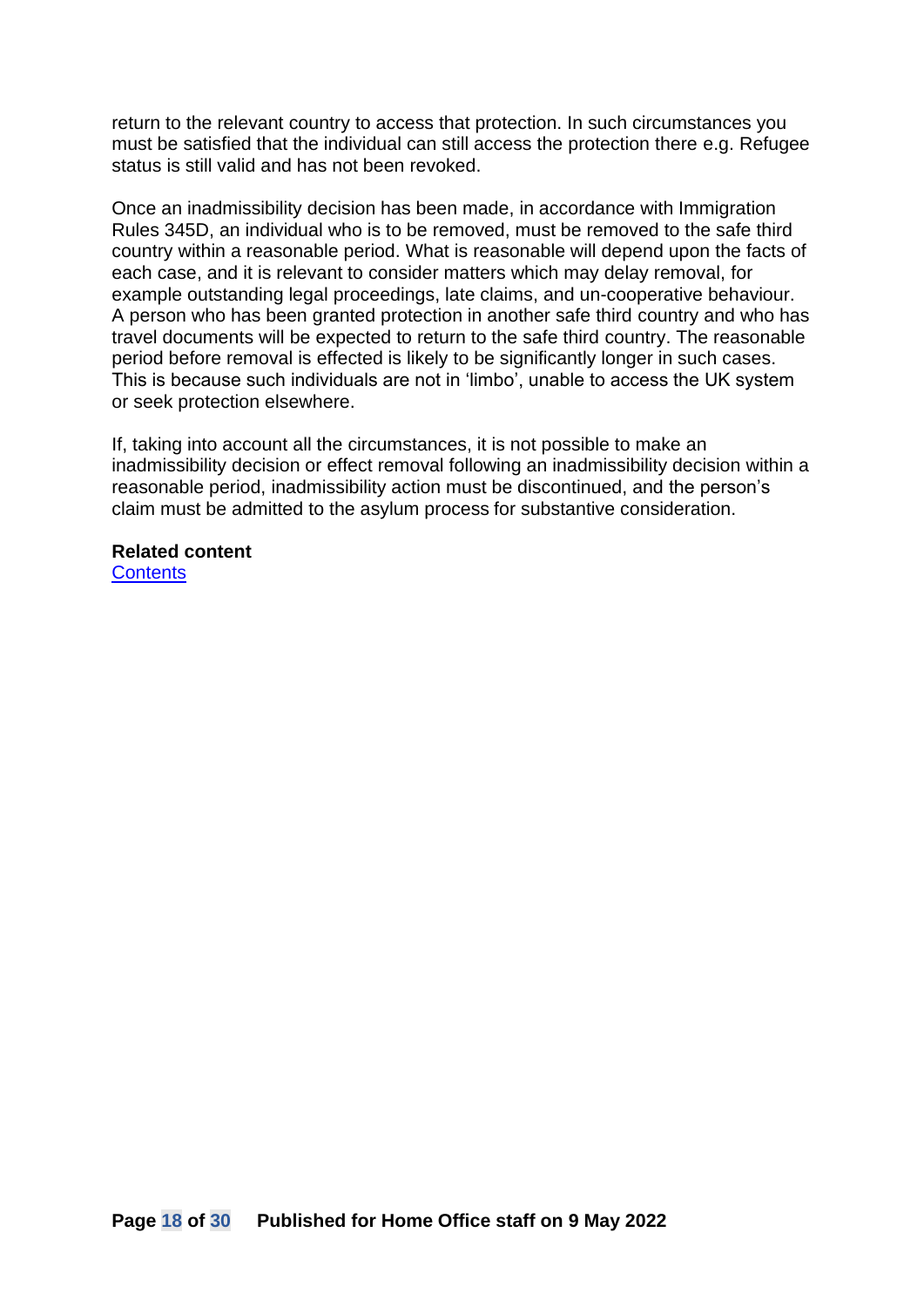## <span id="page-18-0"></span>**Decisions**

### <span id="page-18-1"></span>**Overview**

Decisions to declare asylum claims inadmissible on safe third country grounds may only be made by caseworkers in or explicitly authorised by the Third Country Unit (TCU).

Decisions on claims relating to non-protection issues raised in asylum claims, during the consideration of inadmissibility action or at any other time, may be considered by TCU or by other units where appropriate.

A formal inadmissibility decision must not usually be made and served unless a relevant safe third country has agreed to the person's removal (see [Decisions:](#page-16-0)  [Removal agreement\)](#page-16-0). However, the consideration and preparation for such a decision may take place in anticipation of agreement and held in principle. If any circumstances have changed since this decision was prepared in principle, this should be reviewed before it is either implemented and served using the appropriate template letter, or discarded, depending on whether agreement is finally obtained and inadmissibility pursued.

#### <span id="page-18-2"></span>**Review evidence**

Caseworkers must review all available evidence relating to the appropriateness of an inadmissibility decision for a particular claimant. The evidence available will vary from case to case, but may include documents from hard file, CID, Atlas, biometrics, eyewitness accounts, CCTV, file minutes, screening interview responses, responses to Notices of Intent and any other statements from the claimant explaining their behaviour, needs or other relevant circumstances.

If at any stage it is determined that there is insufficient evidence of earlier presence in or connection to a safe third State or it is clear that inadmissibility action would not be appropriate, this must be noted clearly (CID, Atlas, paper file where held), and the asylum claim must be referred to NAAU to route for substantive consideration. Where there appears to be evidence of earlier presence in or connection to a safe third State, in line with Immigration Rules 345A, detailed consideration must be given to an inadmissibility decision.

## <span id="page-18-3"></span>**Decision consideration**

#### <span id="page-18-4"></span>Is there a relevant connection?

The [Immigration Rules](https://www.gov.uk/guidance/immigration-rules/immigration-rules-part-11-asylum) provide a framework within which a person claiming asylum in the UK may have their asylum claim declared as inadmissible because of their connection (set out at paragraph 345A) with a safe third country (defined at paragraph 345B).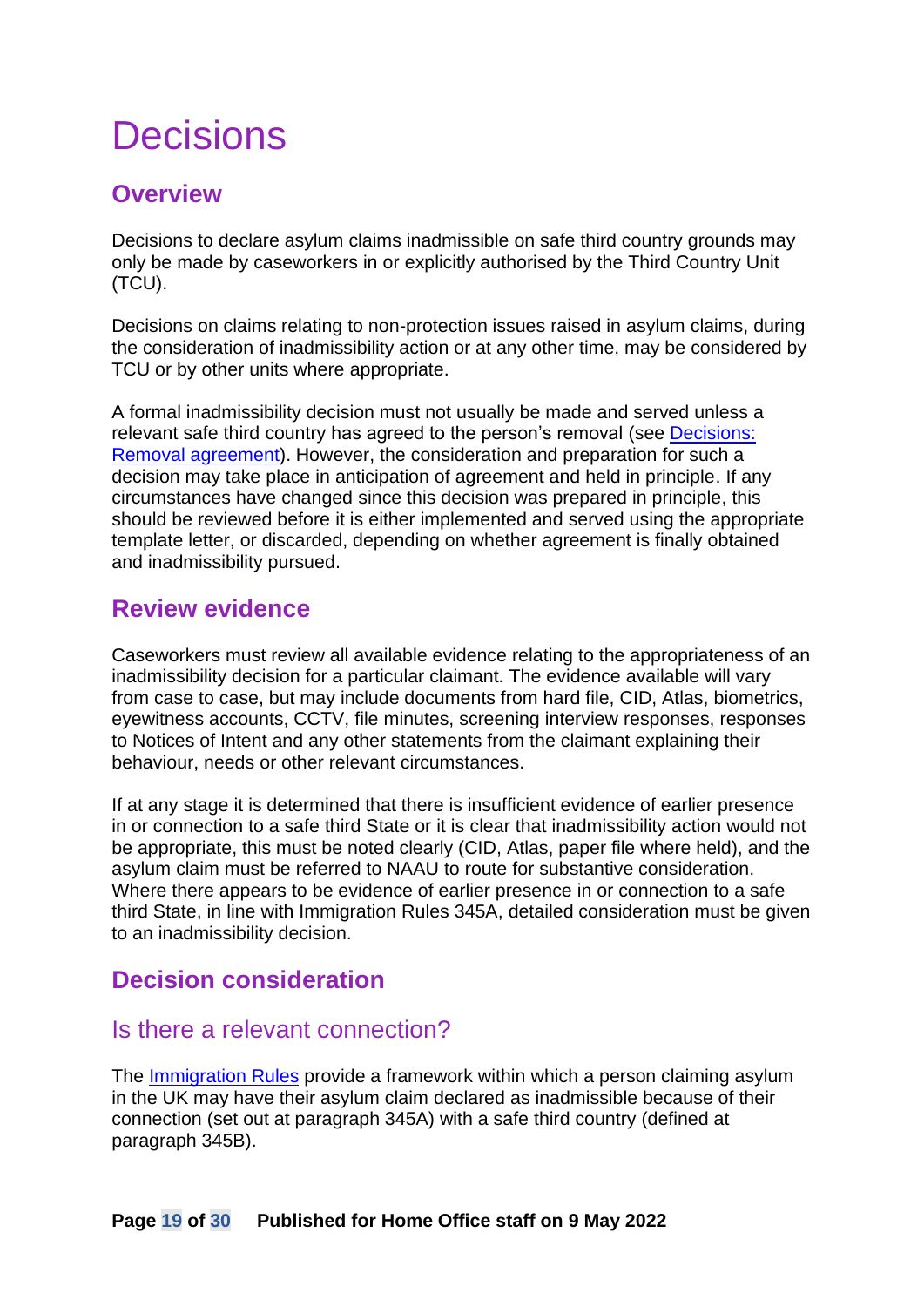When making an asylum inadmissibility decision under these rules, TCU caseworkers must be able to demonstrate that the criteria in the Immigration Rules are met. The standard of proof applicable to a decision in relation to whether a person is recognised as a refugee in, has travelled through, made an application to, could have made an application to or has a connection to any particular country is the balance of probabilities. This decision and the evidence it requires is wholly separate to the evidence a third country may require if asked to agree to admit a person.

#### <span id="page-19-0"></span>**Example**

If it is believed that a claimant passed through Belgium before arriving in the UK and claiming asylum, a decision under paragraph 345A(iii)(b) may be appropriate. Such a decision would need to show that there were no exceptional circumstances why the claimant could not have made an application for protection in that particular country but did not.

Scenario 1: A passer-by in Kent seeing the claimant arriving in a small boat from an easterly direction would not, by itself, meet the standard of proof required under paragraph 345A(iii)(b). In of itself, this information from a passer-by would not reach the standard of proof to demonstrate that the claimant has travelled from or has a connection to a safe country where they could reasonably have been expected to make an application for protection.

Scenario 2: An admission from the claimant that they had spent a couple of weeks in Brussels staying with friends whilst trying to find an agent to bring them illegally to the UK would likely constitute evidence that they had been in that particular country. The decision would also need to consider whether the claimant has provided any exceptional circumstances as to what they could not have made an application for protection in that particular country

Scenario 3: Even without an admission, or even with a denial, material in the claimant's belongings such as receipts and tickets from Belgian shops, services and transport showing time and freedom of movement in Belgium would likely meet the standard of proof required under the Rule that they had been in that particular country and could reasonably have been expected to have applied for asylum there. However, this would need to be weighed against any other strong evidence that the receipts did not belong to the claimant and so did not connect them with Belgium, or that there were exceptional circumstances as to why the claimant could not have made an application for protection.

#### <span id="page-19-1"></span>Is the country of connection safe?

Immigration Rule 345B sets out the criteria that must be met for a country to be regarded as a safe third country, for inadmissibility, as regards a particular applicant.

Caseworkers must consider against the circumstances of the particular applicant whether the third country with which the person has a connection is safe, according to the criteria in rule 345B, with reference to appropriate country information.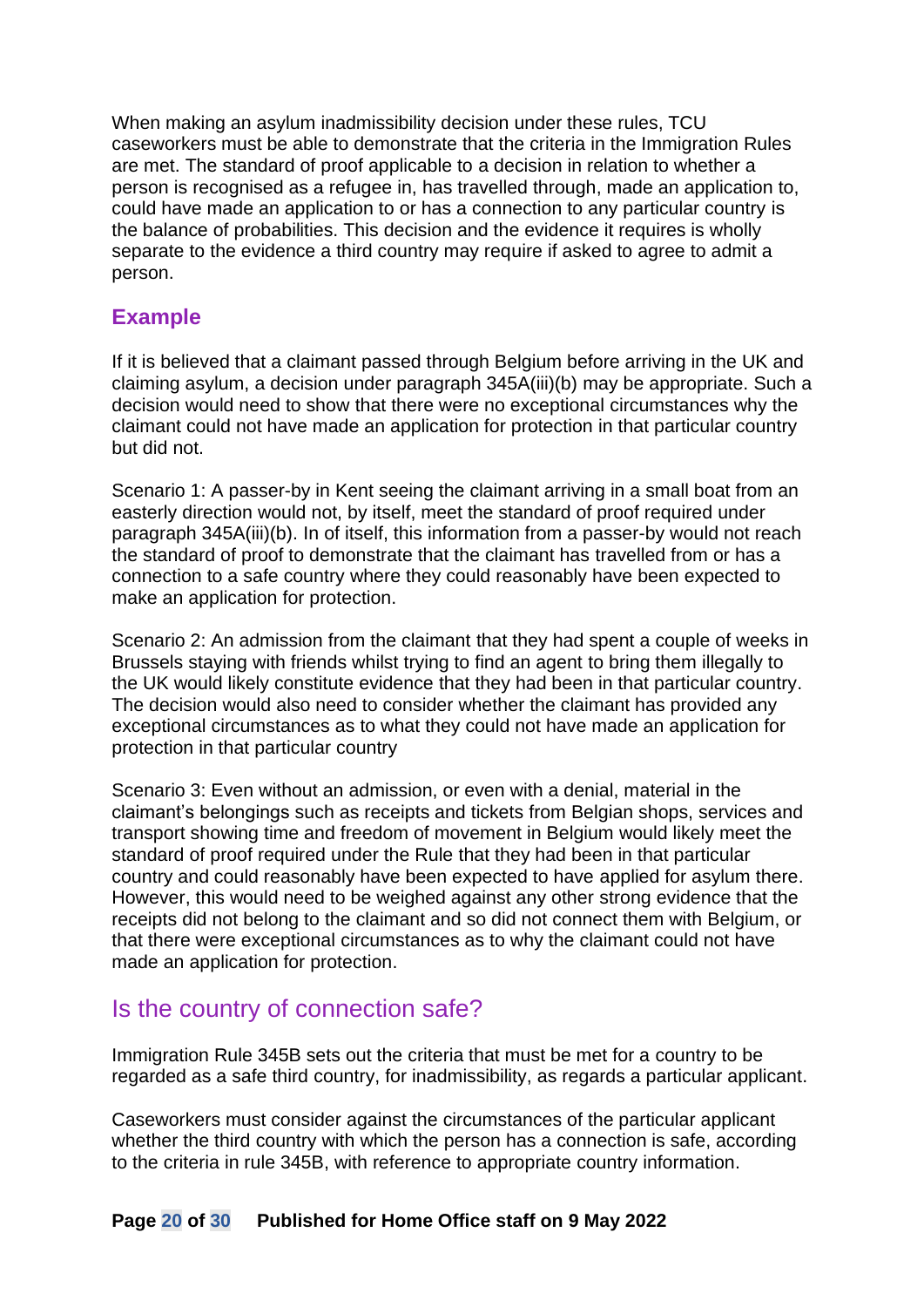If the claimant makes specific allegations that the country is not safe because they would face persecution there, or because there is a risk they would have been removed from that country to a place where they would have been persecuted or where their Article 3 ECHR rights would be breached, those allegations must also be carefully considered.

The countries listed in Part 2 of Schedule 3 to the Asylum and Immigration (Treatment of Claimants, etc.) Act 2004 are democratic countries which have a strong rule of law and well-established records of respecting human rights and adhering to international law. Unsupported claims by a claimant that their rights under the Refugee Convention and ECHR would be breached in such a country must be considered against the circumstances of the particular applicant, but are likely to be adequately addressed by summary reference to the country being a signatory to both conventions, and the lack of country information to show such a risk.

For other countries, or for Schedule 3 countries where the claimant supports their claims with country information, more detailed consideration may be required, looking at any evidence submitted and country information available to the Home Office (such as CPIT reports).

The standard of proof applicable to determining the risk that a person would face a risk of serious harm in a country of removal or refoulement from such a place, is whether there is a real risk or reasonable likelihood of the claimed treatment occurring.

#### <span id="page-20-0"></span>If return/removal will be to a different country than the country of connection, is it also safe?

If the safe third country to which the person will be removed is not the country of connection, its safety according to Immigration Rule 345B must also be carefully considered, in line with the considerations and standard of proof set out above, including addressing any representations by the claimant about their safety there.

Only if the third country is considered safe for the individual will the requirements of Immigration Rules 345Bbe met.

#### **Related content**

**[Contents](#page-1-0)**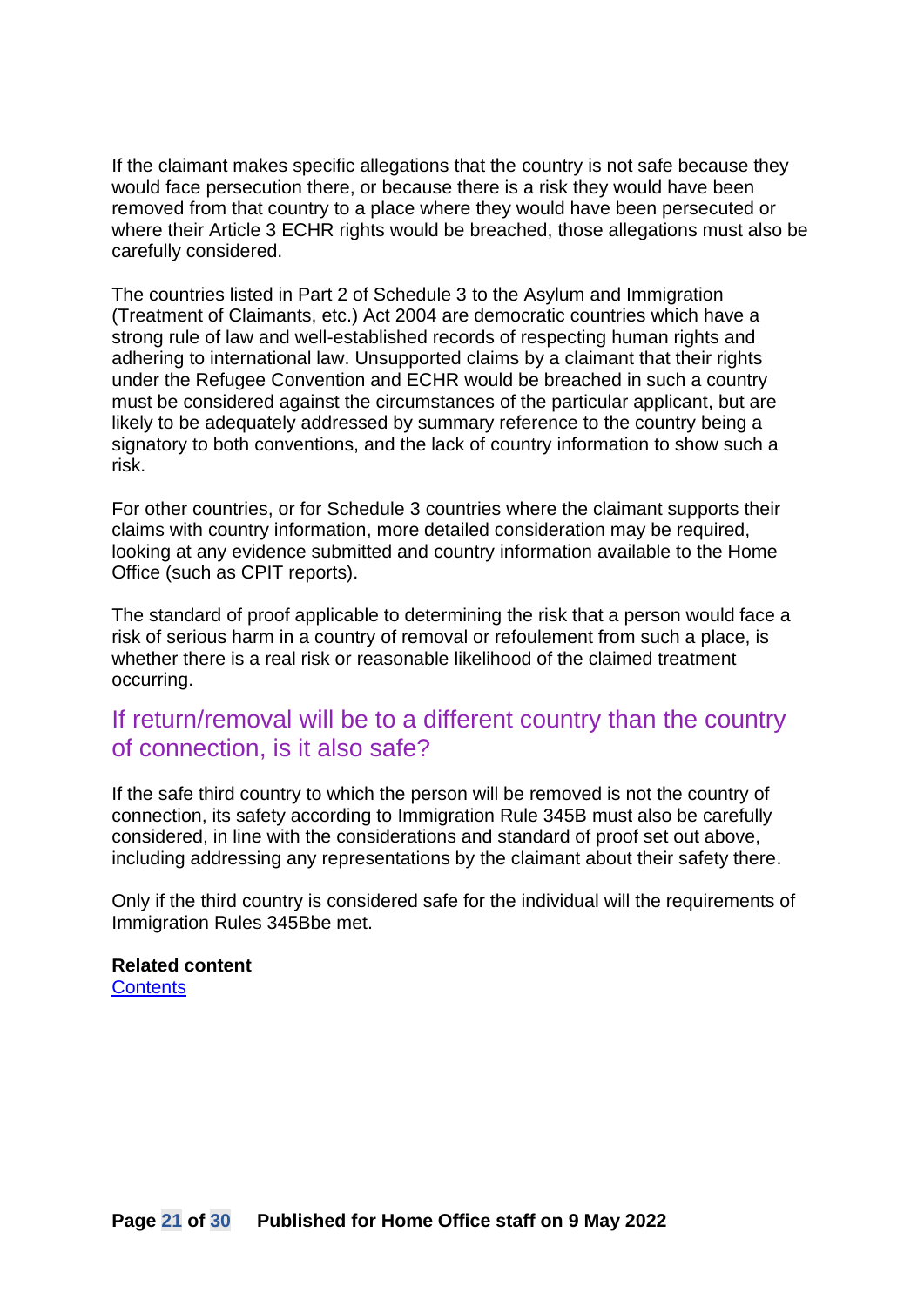# <span id="page-21-0"></span>Decision implementation

If an asylum claimant fits any of the criteria at paragraph [345A of the Immigration](#page-26-1)  [Rules](#page-26-1) to the required standard of proof and their claim has not otherwise been admitted to the asylum system for substantive consideration, or is suitable for EU inadmissibility action (see [Sift, refer and allocate cases\)](#page-10-0), and if return to a third country been agreed, their case should be treated as inadmissible. There may be other circumstances in which an inadmissibility decision is appropriate and should be made, even if a safe third country has not promptly agreed to the person's removal; see [Decisions: Removal agreement.](#page-16-0)

If a claimant makes detailed representations regarding a risk of serious harm or refoulement from the country of removal, they will need to be considered as part of the inadmissibility claim and as a human rights claim under Article 3 of the European Convention on Human Rights. In such cases where the issues overlap, they must be properly considered and decided consistently between decisions. It may be appropriate in such cases to delay the inadmissibility decision, to share decisionmaking with the Barrier Casework Team and to ensure that certificates under the relevant provisions of [Schedule 3 to the Asylum and Immigration \(Treatment of](http://www.legislation.gov.uk/ukpga/2004/19/schedule/3)  [Claimants, etc.\) Act 2004](http://www.legislation.gov.uk/ukpga/2004/19/schedule/3) are applied appropriately (See [Background resource:](#page-28-0)  [certification\)](#page-28-0).

### <span id="page-21-1"></span>**Asylum inadmissibility decisions**

In all decisions, notify the applicant of the inadmissibility decision, using the appropriate template letter, which sets out the key points to be addressed in making and explaining the decision, in line with the steps below:

- set out the person's place of origin or country of habitual residence, in which they claim they would face persecution or serious harm if they returned
- set out the notice or notices of intent that have been issued to the claimant, in date order
- itemise, with brief description, any representations and other evidence received from the claimant or their legal representative, including written statements setting out why in their circumstances inadmissibility should not be used or why they should not be removed to the country indicated in the notices of intent, country information relating to asylum and human rights in the country of connection, or in the country of removal (if it is different)
- on the basis of all that is known about the claimant's immigration history and personal circumstances, specify clearly which part of Immigration Rule 345A applies to the claimant:
	- i) the applicant has been recognised as a refugee in a safe third country and can still avail themselves of that protection; or
	- ii) the applicant otherwise enjoys sufficient protection in a safe third country, including benefiting from the principle of non-refoulement; or
	- iii) the applicant could enjoy sufficient protection in a safe third country, including benefiting from the principle of non-refoulement because: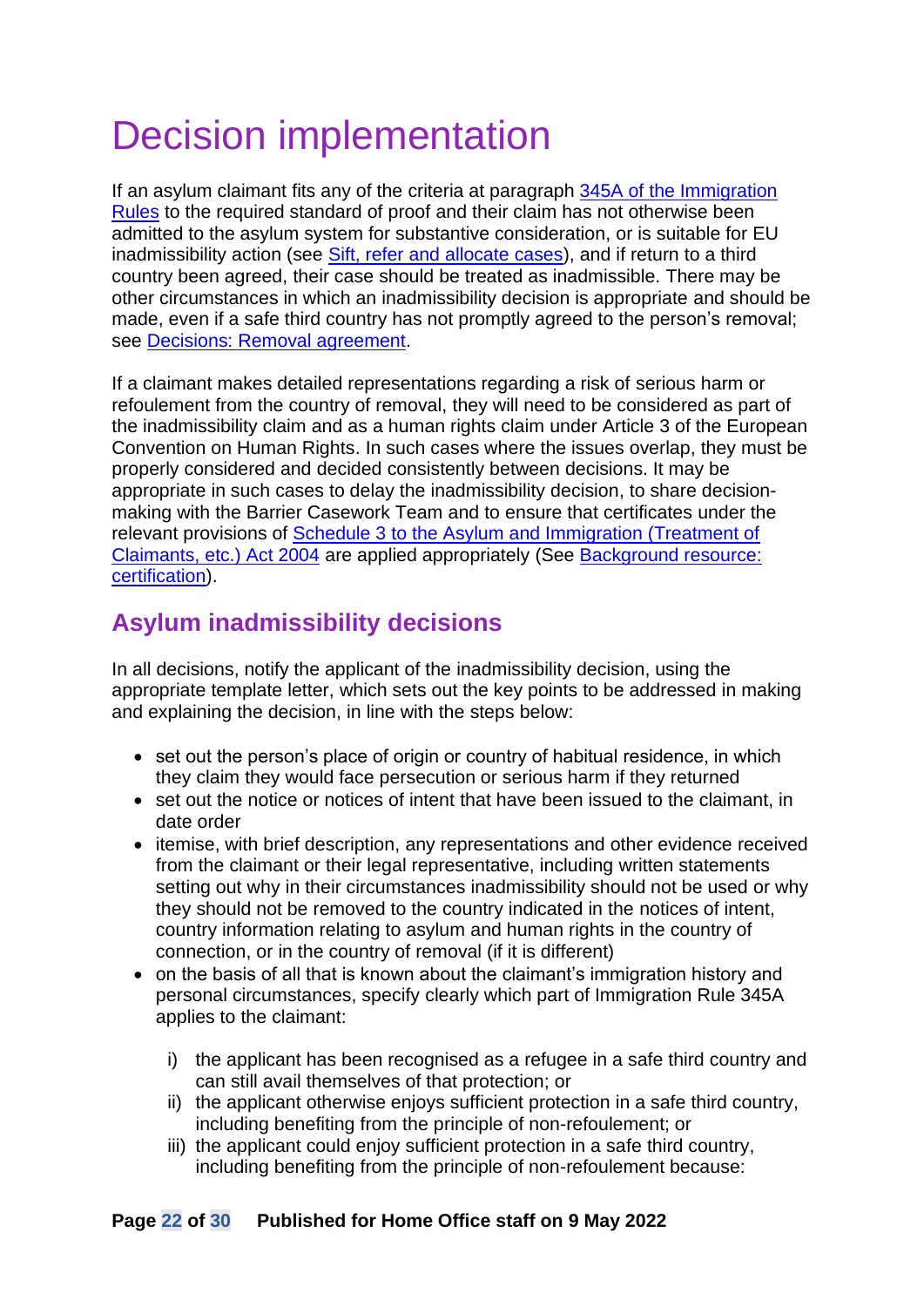- (a) they have already made an application for protection in that country; or
- (b) they could have made an application for protection to that country but did not do so and there were no exceptional circumstances preventing such an application being made; or
- (c) they have a connection to that country, such that it would be reasonable for them to go there to obtain protection.
- ensure that the decision letter fully and clearly explains the evidence supporting the relevant part of Immigration Rule 345A (for instance, the letter might state that the Home Office is treating the asylum claim as inadmissible under paragraph 345A(i) of the Immigration Rules because 'the applicant has been recognised as a refugee in a safe third country and can still avail themselves of that protection', that the country in question is Italy, and evidence in support of that decision is a copy of the person's refugee status document from that country and written confirmation from the relevant country that the grant is still valid)
- consider and address any oral or written representations from the claimant about why they did not claim asylum or - if they did claim or had already been granted asylum or protection - why they did not remain in the country of connection
- name the country to which it is proposed to remove the individual, summarising the conditions of safety in that country as far as they are likely to affect the claimant as a third country national and addressing any high level, generic concerns, including the country being signatory or otherwise complying with the 1951 Refugee Convention, and the effective protection it provides against refoulement
- if detailed representations regarding a serious risk of harm in the country of removal have been made, consider those issues as they will affect the claimant, in line with country information (note that this consideration may be shared by the Third Country Unit with colleagues in the Barrier Casework Team, who will address protection and non-protection human rights claims received)
- if the safe third country of removal is listed in Part 2 of Schedule 3 of the Asylum and Immigration (Treatment of Claimants, Etc.) Act 2004, certify the asylum claim under paragraph 5(1), and where relevant, apply any further certificate under paragraph 5(4) according to considerations undertaken by the Barrier Casework Team
- if the safe third country of removal is any other country not listed in Part 2 of Schedule 3 to the 2004 Act, certify the asylum claim under [Part 5 of Schedule 3](http://www.legislation.gov.uk/ukpga/2004/19/schedule/3/part/5) (paragraph 17) by certifying that it is proposed to remove the individual to the named country, that the individual is not a citizen there, and that in the view of the Secretary of State, based upon the information available and clearly set out, they will not face a breach of their Refugee Convention rights upon removal there, including not being refouled; where relevant, apply any further certificate under paragraph 19(c) according to considerations undertaken by the Barrier Casework Team.
- serve the decision to the claimant, or their legal representative if applicable
- update CID to record the asylum case type and decision as 'Third Country Case – Definite (Non-Dublin)'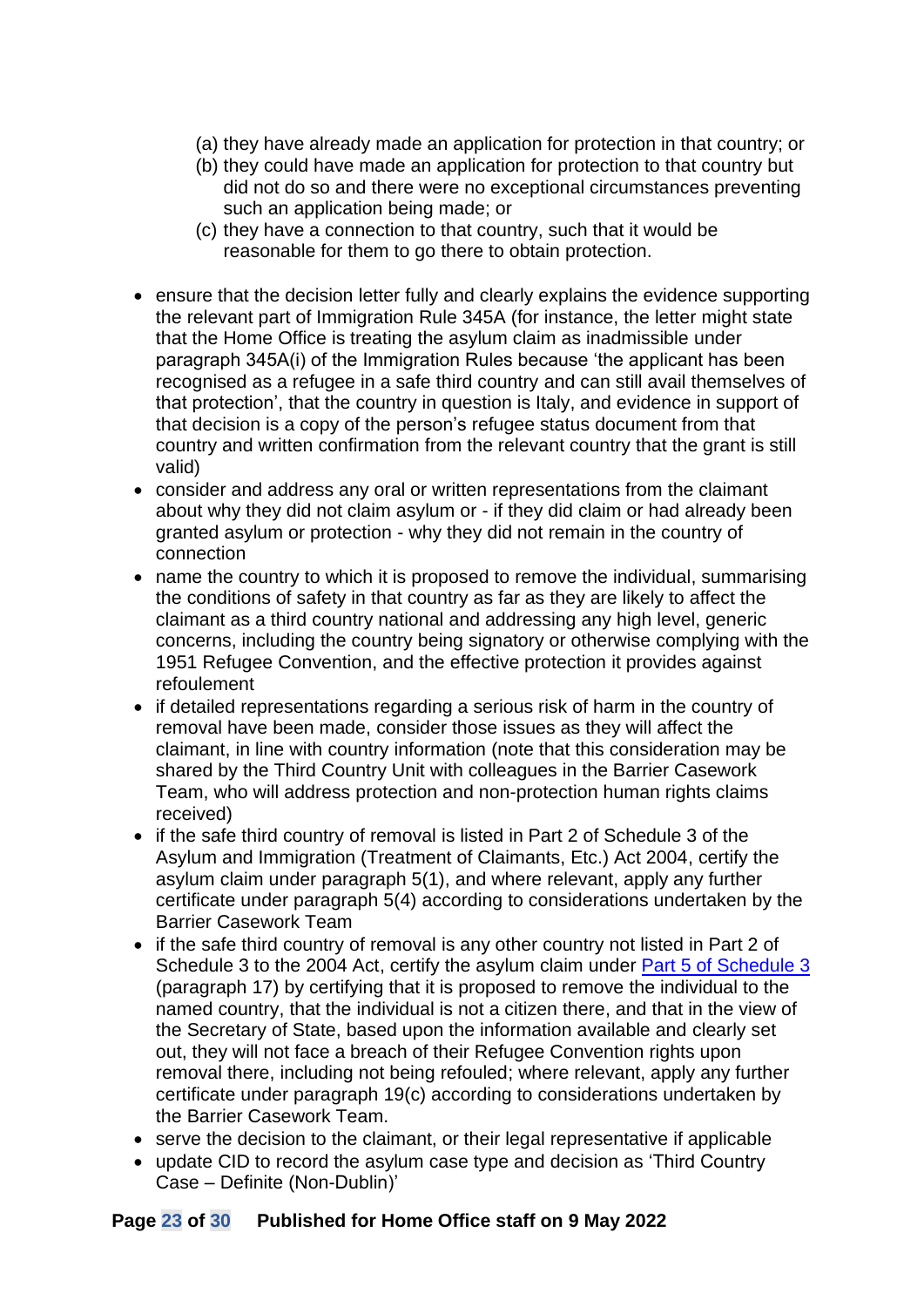- update CID to record the case outcome of 'Third Country Action Accepted'
- note CID, asking support caseworkers to review asylum support eligibility, in view of the inadmissibility decision, any certificates issued and the individual's particular circumstances
- if the decision will change because of the further representations, respond to the claimant (or legal representatives) to acknowledge receipt of the representations and to explain what has changed in respect of the decision

#### <span id="page-23-0"></span>**Human rights claims decisions**

Non-protection based human rights claims (for example, Article 8 claims) may be raised, either before or after the asylum claim has been treated as inadmissible. Where such claims are properly made (according to appropriate application processes, or otherwise accepted), they cannot be treated as inadmissible, and must be fully considered by the Barrier Casework Team, according to the relevant guidance and Rules applicable to those claims and representations, including (but not limited to):

- Medical claims under Articles 3 and 8 of the European Convention on Human Rights (ECHR)
- [Appendix FM family members](https://www.gov.uk/government/publications/chapter-8-appendix-fm-family-members)
- Long residence

Where appropriate, in inadmissibility cases where the person will be removed to a safe third country, any human rights claim that has been refused should be certified according to the relevant provisions of [Schedule 3 to the Asylum and Immigration](http://www.legislation.gov.uk/ukpga/2004/19/schedule/3)  [\(Treatment of Claimants, etc.\) Act 2004.](http://www.legislation.gov.uk/ukpga/2004/19/schedule/3)

• update CID Notes to record the human rights decision

#### **Related content [Contents](#page-1-0)**

**Page 24 of 30 Published for Home Office staff on 9 May 2022**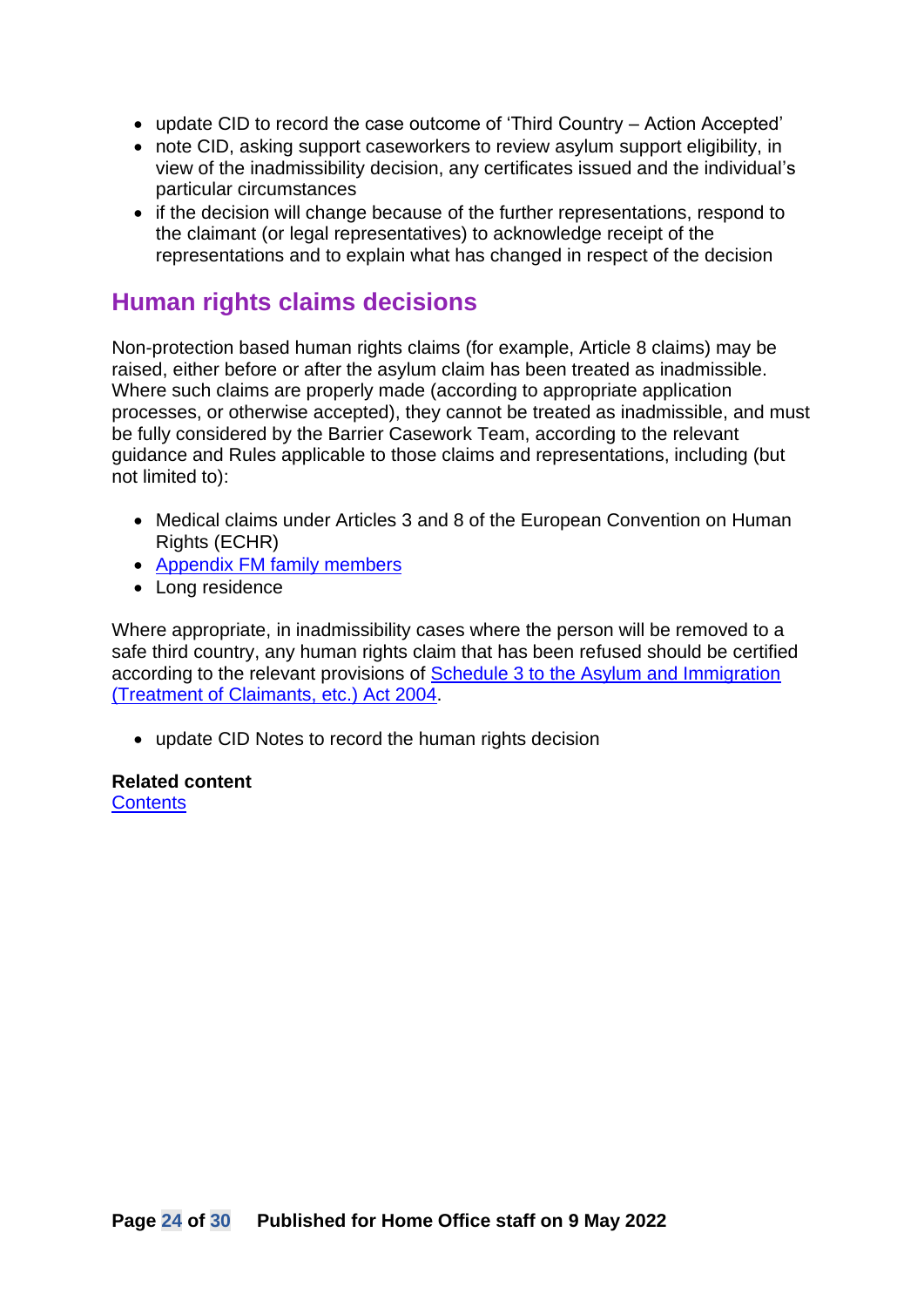## <span id="page-24-0"></span>Post-decision

## <span id="page-24-1"></span>**Appeals**

Where the decision in respect of removal from the UK to a third country gives rise to an appeal right (this will depend on the claims made and decisions made), certification under [Schedule 3](http://www.legislation.gov.uk/ukpga/2004/19/schedule/3/part/5) will remove or make any appeal rights arising arising, exercisable only from outside the UK on limited grounds.

### <span id="page-24-2"></span>**Further submissions**

The further submissions process does not apply to asylum inadmissibility decisions. This is because they are not decisions on the asylum claim itself – they are decisions that the UK is not responsible for substantively considering the claim.

Representations received in respect of the asylum inadmissibility decision should nonetheless be reviewed to establish whether the inadmissibility decision is still appropriate, and to consider in the context of **the human rights decision**.

All representations received on a certified human rights decision, or on a noncertified human rights decision after any in-country appeal rights have been exhausted (or lapsed) but before removal, must be considered according to the Further submissions guidance to establish whether the inadmissibility decision is still appropriate. [Paragraph 353 of the Immigration Rules](https://www.gov.uk/guidance/immigration-rules/immigration-rules-part-12-procedure-and-rights-of-appeal) (on which the Further submissions guidance is based) is not applicable to representations made after an individual is outside the UK.

#### <span id="page-24-3"></span>**Judicial review**

The decisions to declare an asylum claim as inadmissible, to remove an appeal right (in the case of certificates under Schedule 3 of the 2004 Act relating to claimed breaches of the Refugee Convention or claims of a breach of Article 6 of the Human Rights Act for onward refoulement in relation to Part 2 listed countries) or make an appeal right exercisable only from abroad (in the case of other human rights claim in relation to the safe third country of removal certified as clearly unfounded), may be challenged in the UK only through judicial review.

A judicial review lodged in these circumstances is likely to have suspensive effect, which means that the individual must not be removed from the UK until the proceedings have concluded in the Upper Tribunal or the High Court, as the case may be.

To determine whether a judicial review has suspensive effect, the judicial review must be referred to OSCU or Litigation Operations, as appropriate, to consider in accordance with the guidance on Judicial review.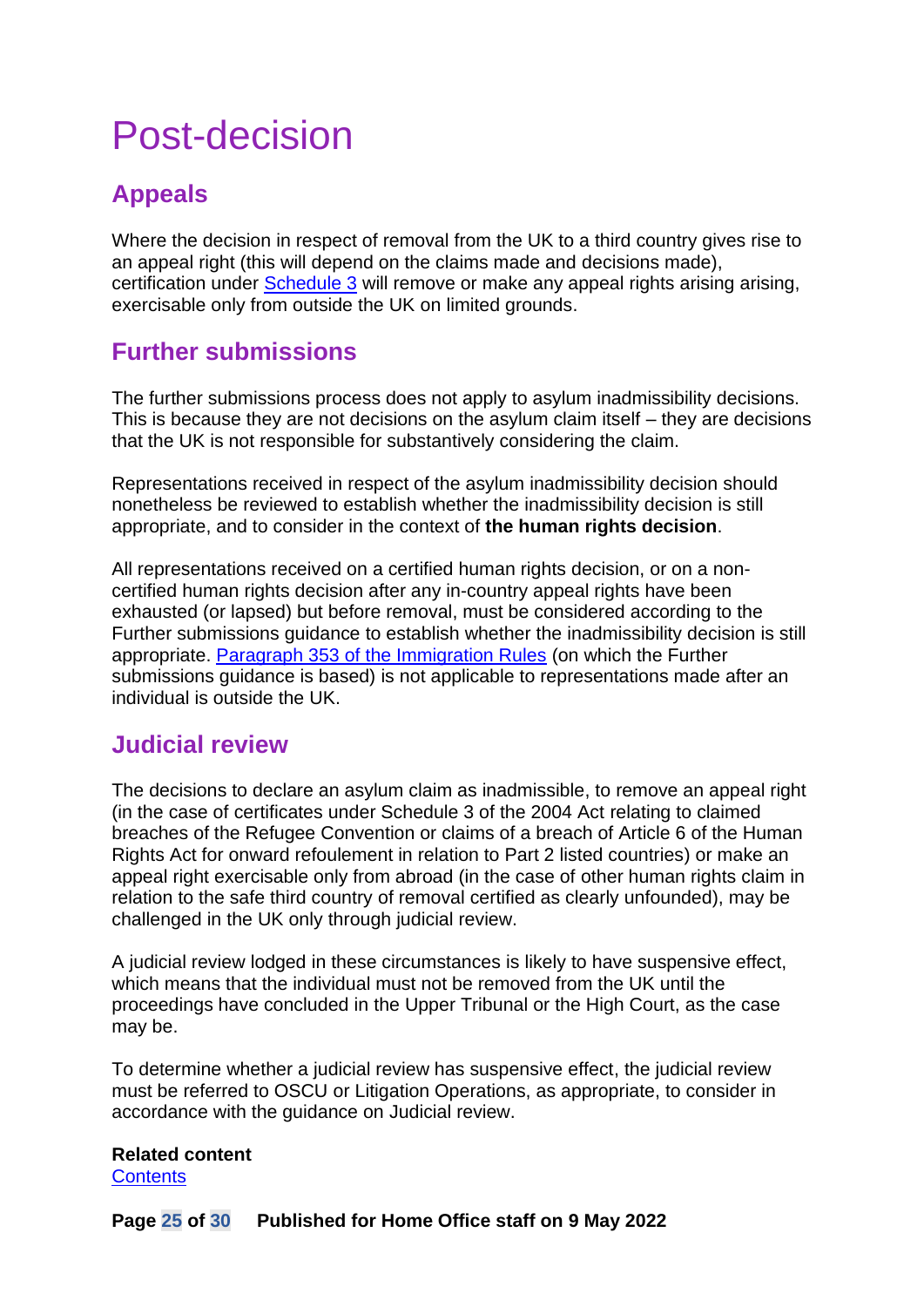## <span id="page-25-0"></span>Background resource: process summary

#### **Registration (also referred to as the asylum screening process)**

Establish whether claimants have spent time in or have a connection to safe third countries. Rely in particular on questioning claimants and recording physical and other evidence to establish immigration history and identify any safe countries in which they have spent time or with which they have a connection.

Refer all fully registered cases to NAAU, summarising any evidence relating to third country presence or connection.

#### **Casework referrals**

Refer cases to NAAU, if they identify new information relating to a person's presence or connection to a safe third country.

#### **NAAU sift**

Consider whether cases appear to fit the inadmissibility criteria in the Immigration Rules. If not suitable for inadmissibility, allocate to substantive decision team; if suitable for inadmissibility, allocate to TCU.

#### **TCU sift**

Review all documents and evidence available and consider in detail whether cases are eligible for inadmissibility in principle. Refer back to NAAU if claimant is a UASC, an EU national, prioritisation applies, or if discretion is being exercised. If there may be better prospects of a prompt removal in the event of a substantive refusal decision, refer the case to NAAU, or to the DGK if the person is detained or suitable for detained asylum casework processing (there are likely to be few of these cases). All other cases taken forward for inadmissibility action by TCU.

#### **TCU consideration, returns requests and decision stage**

Issue notice of intent.

Seek removal agreement with the relevant third country or countries. If within six months of the date of claim a third country has not agreed to admit the person, the case must be referred to NAAU to be admitted for substantive consideration.

If a country agrees to admit the person, draft and serve the inadmissibility decision, setting out the key facts supporting inadmissibility action. If appropriate, certify the decision. Any HR grounds must be substantively considered and if refused, addressed in a written decision letter, certified as appropriate.

#### **Removal**

Arrange and progress the removal, considering enforcement measures where necessary.

#### **Related content**

**[Contents](#page-1-0)**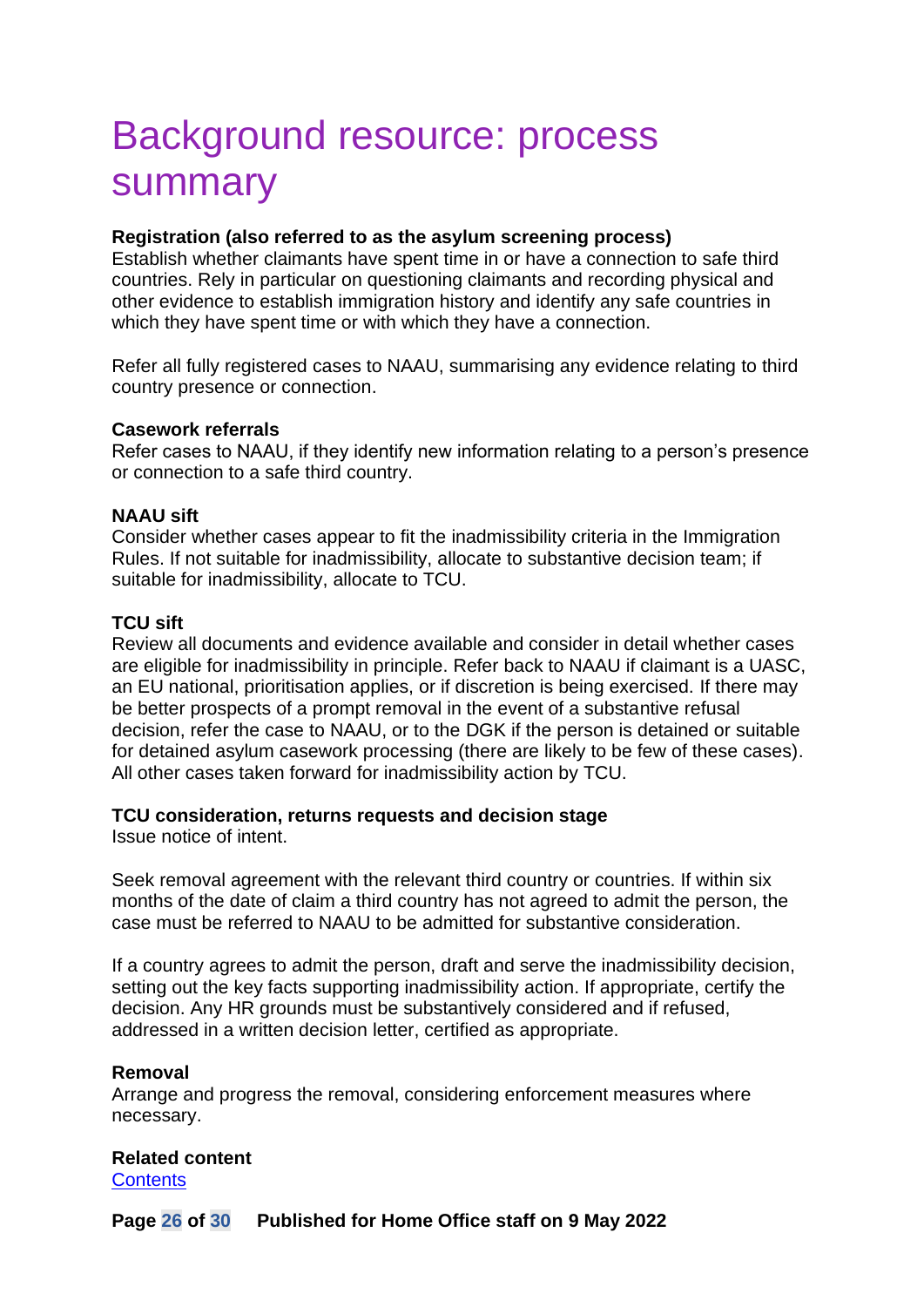## <span id="page-26-0"></span>Background resource: paragraphs 327 345A to 345D of the Immigration Rules

### **Immigration Rule 327**

Paragraph 327 of the Immigration Rules sets out the definition of an asylum applicant:

327. Under the Rules, an asylum applicant is a person who, in person and at a designated place of asylum claim, either:

(a) makes a request to be recognised as a refugee under the Refugee Convention on the basis that it would be contrary to the United Kingdom's obligations under the Refugee Convention for them to be removed from or required to leave the United Kingdom, or

(b) otherwise makes a request for international protection. "Application for asylum" shall be construed accordingly.

#### <span id="page-26-1"></span>**Immigration Rules 345A-D**

Paragraphs 345A to 345D of the Immigration Rules set out the circumstances in which asylum claims may be declared inadmissible to the UK asylum system on the basis of earlier presence in or connection to a safe third country.

The Immigration Rules in respect of third country inadmissibility changed at 23.00 (UK time) on 31 December 2020. They state the following:

345A. An asylum application may be treated as inadmissible and not substantively considered if the Secretary of State determines that:

(i) the applicant has been recognised as a refugee in a safe third country and they can still avail themselves of that protection; or

(ii) the applicant otherwise enjoys sufficient protection in a safe third country, including benefiting from the principle of non-refoulement; or

(iii) the applicant could enjoy sufficient protection in a safe third country, including benefiting from the principle of non-refoulement because:

(a) they have already made an application for protection to that country; or (b) they could have made an application for protection to that country but did not do so and there were no exceptional circumstances preventing such an application being made, or

(c) they have a connection to that country, such that it would be reasonable for them to go there to obtain protection.

345B. A country is a safe third country for a particular applicant, if: (i) the applicant's life and liberty will not be threatened on account of race, religion, nationality, membership of a particular social group or political opinion in that country;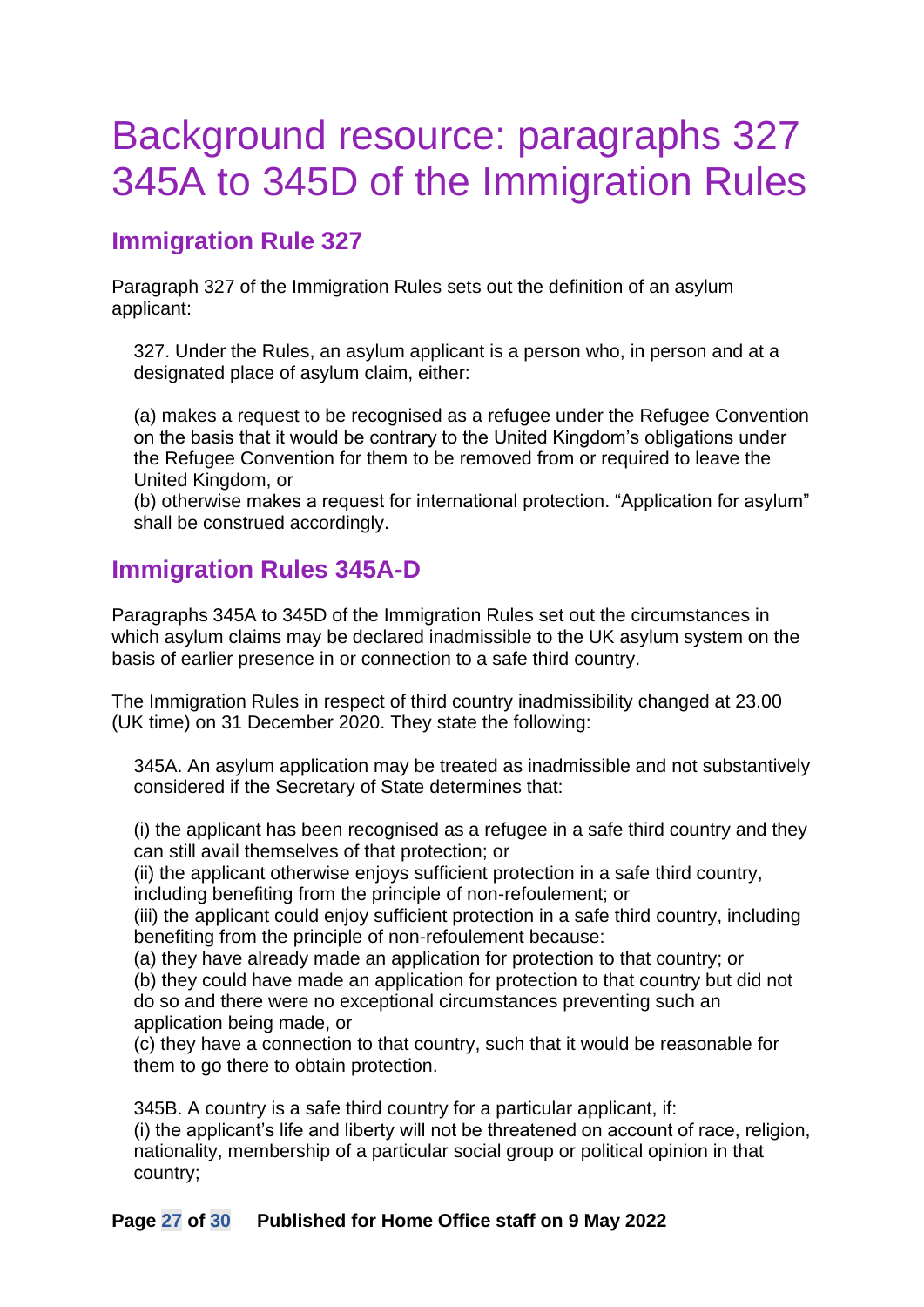(ii) the principle of non-refoulement will be respected in that country in accordance with the Refugee Convention;

(iii) the prohibition of removal, in violation of the right to freedom from torture and cruel, inhuman or degrading treatment as laid down in international law, is respected in that country; and

(iv) the possibility exists to request refugee status and, if found to be a refugee, to receive protection in accordance with the Refugee Convention in that country.

345C. When an application is treated as inadmissible, the Secretary of State will attempt to remove the applicant to the safe third country in which they were previously present or to which they have a connection, or to any other safe third country which may agree to their entry."

345D. When an application has been treated as inadmissible and either:

(i) removal to a safe third country within a reasonable period of time is unlikely; or (ii) upon consideration of a claimant's particular circumstances the Secretary of State determines that removal to a safe third country is inappropriate

the Secretary of State will admit the applicant for consideration of the claim in the UK.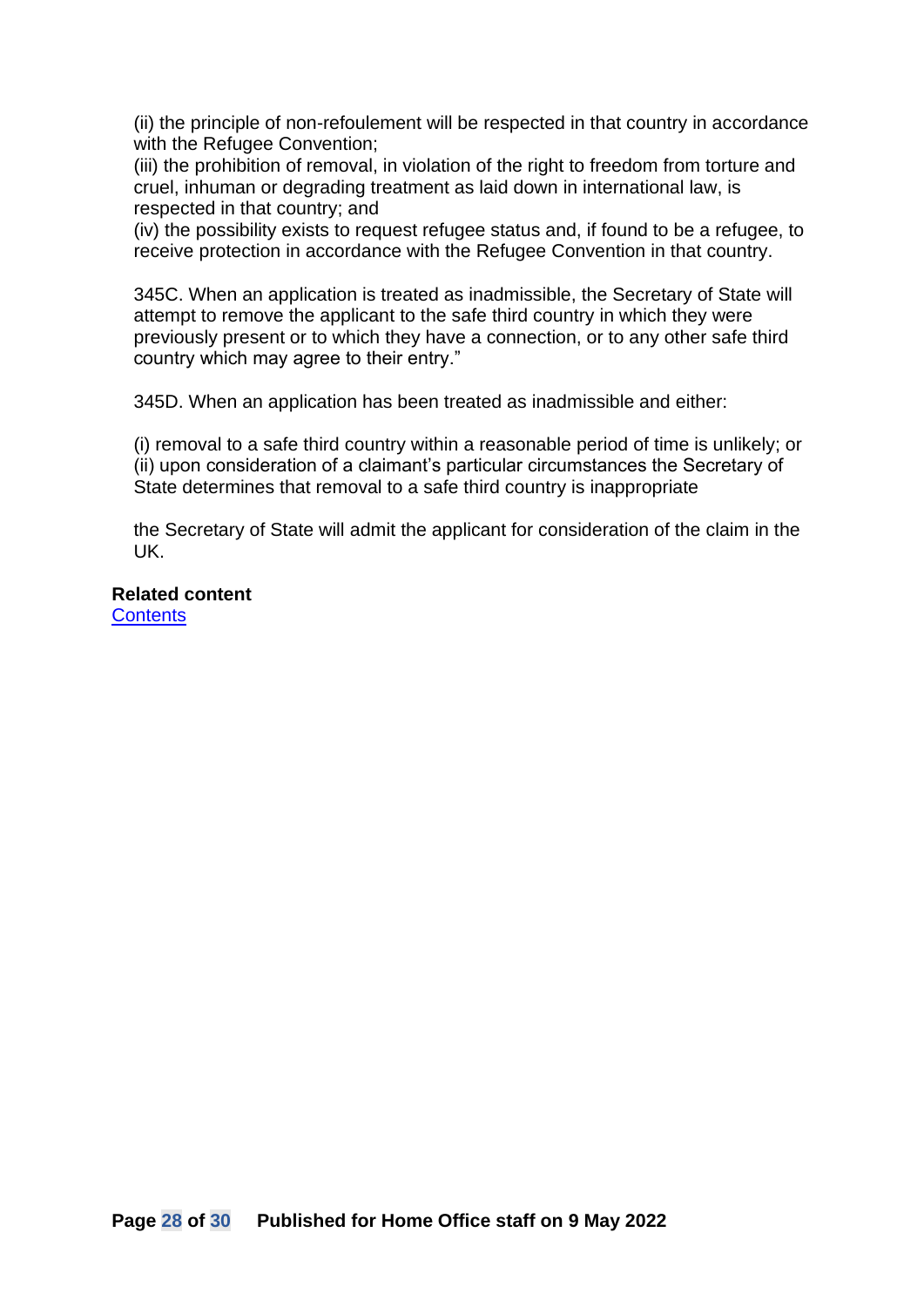# <span id="page-28-0"></span>Background resource: certification

[Schedule 3 of the Asylum and Immigration \(Treatment of Claimants, etc.\) Act 2004](http://www.legislation.gov.uk/ukpga/2004/19/schedule/3/part/2) provides certification powers relevant both to decisions to remove following an inadmissible decision and to any decision on a human rights claim made in relation to safe third country of removal.

If treating an asylum claim as inadmissible, removal should be certified under the relevant provisionsThis will mean that any asylum claim or human rights claim made against the safe third country of removal will either have no right of appeal or an appeal will only be exercisable from outside the UK.

A non-protection based human rights claim cannot be ruled as inadmissible. If, after proper consideration a human rights claim is to be refused, consideration must also be given to whether that claim is clearly unfounded, and to certify it as such in accordance with section 94 of the 2002 Act.

#### <span id="page-28-1"></span>**Inadmissibility decisions where the third country is an EU state, Iceland, Norway or Switzerland**

[Part 2 of Schedule 3](http://www.legislation.gov.uk/ukpga/2004/19/schedule/3/part/2) (paragraph 3(2)) states that where a person is to be removed to a country of which they are not a citizen and that country is an EU state, Iceland, Norway or Switzerland, it must be treated as a safe country.

The countries are: Austria, Belgium, Bulgaria, Cyprus, Czech Republic, Denmark, Estonia, Finland, France, Germany, Greece, Hungary, Ireland, Iceland, Italy, Latvia, Lithuania, Luxembourg, Malta, Netherlands, Norway, Poland, Portugal, Romania, Slovak Republic, Slovenia, Spain, Sweden and Switzerland.

The decision to remove an individual to a listed state of which they are not a citizen on these grounds of safety may be certified under Part 2 of Schedule 3 (paragraph 5(1)). This certificate applies to any appeal made on the basis that removal to the state would breach the UK's obligations under the Refugee Convention or that removal would breach the Human Rights Act 1998 because of the possibility of onward refoulement from that state. By way of combined effect of paragraphs 5(3) and 6 of Schedule 3 of the 2004 Act the certificate means there is effectively no right of appeal against the decision.

A human rights claim against the country of removal on grounds other than a risk of refoulement from the state of proposed removal (for example, based risk of harm under Article 3 on removal to the country) **must** be certified under paragraph 5(4) as clearly unfounded, unless it is not clearly unfounded. Any appeal would be exercisable only from outside of the UK.

#### <span id="page-28-2"></span>Croatia and Liechtenstein

Part 2 of Schedule 3 cannot be applied to inadmissibility decisions if the proposed removal is to Croatia or Liechtenstein. In such cases, any certification of the asylum

#### **Page 29 of 30 Published for Home Office staff on 9 May 2022**